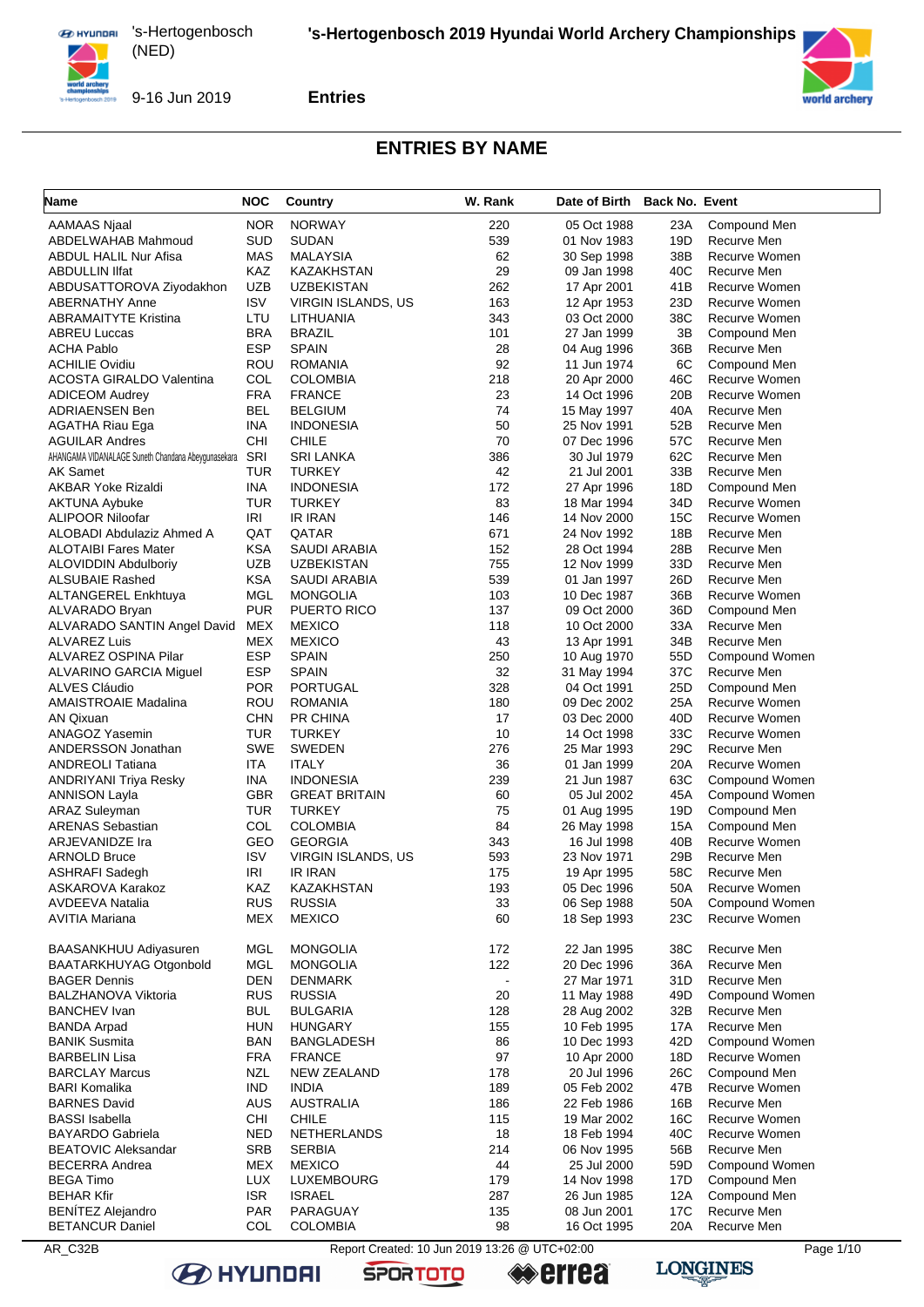

9-16 Jun 2019

**Entries**



## **ENTRIES BY NAME**

| Name                                            | <b>NOC</b>               | Country                               | W. Rank                                       | Date of Birth Back No. Event |                        |                                |
|-------------------------------------------------|--------------------------|---------------------------------------|-----------------------------------------------|------------------------------|------------------------|--------------------------------|
| <b>BETTLES</b> Sarah                            | <b>GBR</b>               | <b>GREAT BRITAIN</b>                  | 71                                            | 16 Oct 1992                  | 34A                    | Recurve Women                  |
| <b>BIDAURE Pia Elizabeth Angela</b>             | PHI                      | <b>PHILIPPINES</b>                    | 186                                           | 06 Oct 1998                  | 45A                    | Recurve Women                  |
| <b>BINALI Abdalelah</b>                         | <b>KSA</b>               | SAUDI ARABIA                          | 162                                           | 29 Aug 1990                  | 27A                    | Recurve Men                    |
| <b>BIRGISON Alfred</b>                          | <b>ISL</b>               | <b>ICELAND</b>                        | $\blacksquare$                                | 16 Feb 1976                  | 34B                    | Compound Men                   |
| <b>BISHINDEE Urantungalag</b>                   | MGL                      | <b>MONGOLIA</b>                       | 56                                            | 24 Feb 1977                  | 37C                    | Recurve Women                  |
| <b>BIZJAK Rok</b>                               | SLO                      | <b>SLOVENIA</b>                       | 91                                            | 02 Feb 1996                  | 34D                    | Recurve Men                    |
| <b>BJERENDAL Christine</b>                      | SWE                      | <b>SWEDEN</b>                         | 148                                           | 03 Feb 1987                  | 44B                    | Recurve Women                  |
| <b>BLAZE Davis</b>                              | LAT                      | LATVIA                                | 469                                           | 02 Oct 2000                  | 37A                    | Recurve Men                    |
| <b>BOARDMAN Ernesto</b><br><b>BOARI Lucilla</b> | MEX<br>ITA               | <b>MEXICO</b><br><b>ITALY</b>         | 44<br>45                                      | 23 Feb 1993<br>24 Mar 1997   | 35C<br>22C             | Recurve Men<br>Recurve Women   |
| <b>BORGSTROM Hampus</b>                         | SWE                      | <b>SWEDEN</b>                         | 54                                            | 29 Apr 1997                  | 32C                    | Compound Men                   |
| <b>BOSANSKY Jozef</b>                           | <b>SVK</b>               | <b>SLOVAKIA</b>                       | 30                                            | 14 May 1976                  | 5C                     | Compound Men                   |
| <b>BOSTAN Yesim</b>                             | TUR                      | <b>TURKEY</b>                         | $\overline{2}$                                | 24 May 1995                  | 57B                    | Compound Women                 |
| <b>BOTTINELLI Gajane</b>                        | <b>FIN</b>               | <b>FINLAND</b>                        | 299                                           | 20 May 1982                  | 32D                    | Recurve Women                  |
| <b>BOULCH Jean Philippe</b>                     | <b>FRA</b>               | <b>FRANCE</b>                         | 21                                            | 28 May 1991                  | 9D                     | Compound Men                   |
| <b>BOZLAR Fatih</b>                             | <b>TUR</b>               | <b>TURKEY</b>                         | 90                                            | 14 May 1991                  | 34C                    | Recurve Men                    |
| <b>BRENT-MEEK Reuben</b>                        | <b>RSA</b>               | <b>SOUTH AFRICA</b>                   | 88                                            | 24 Oct 1998                  | 25A                    | Compound Men                   |
| <b>BRIDGER Deonne</b>                           | AUS                      | AUSTRALIA                             | 435                                           | 15 May 1972                  | 30C                    | Recurve Women                  |
| <b>BRIDGEWATER Neil</b>                         | <b>GBR</b>               | <b>GREAT BRITAIN</b>                  | 119                                           | 03 Dec 1967                  | 26D                    | Compound Men                   |
| <b>BRUZIS Janis</b>                             | LAT                      | LATVIA                                | 573                                           | 26 Nov 1982                  | 38B                    | Recurve Men                    |
| <b>BUDEN Domagoj</b>                            | <b>CRO</b>               | <b>CROATIA</b>                        | 10                                            | 08 Aug 1997                  | 15B                    | Compound Men                   |
| <b>BULAEV Anton</b>                             | <b>RUS</b>               | <b>RUSSIA</b>                         | 6                                             | 20 Jul 1996                  | 33B                    | Compound Men                   |
| <b>BURRI Kevin</b>                              | <b>SUI</b>               | SWITZERLAND                           | 149                                           | 08 Mar 1991                  | 5B                     | Compound Men                   |
| <b>BUZEK Vladimir</b>                           | <b>SVK</b>               | <b>SLOVAKIA</b>                       | 121                                           | 11 May 1978                  | 4B                     | Compound Men                   |
| <b>BYRNE Garrett</b>                            | IRL                      | <b>IRELAND</b>                        | $\overline{a}$                                | 24 Sep 1968                  | 32D                    | Recurve Men                    |
| <b>CAGIRAN Evren</b>                            | <b>TUR</b>               | <b>TURKEY</b>                         | 18                                            | 14 Feb 1993                  | 21B                    | Compound Men                   |
| <b>CANALEJAS TEJERO Victor</b>                  | <b>ESP</b>               | <b>SPAIN</b>                          | 110                                           | 13 Sep 1979                  | 22A                    | Compound Men                   |
| <b>CANALES Elia</b>                             | <b>ESP</b>               | <b>SPAIN</b>                          | 49                                            | 25 Jun 2001                  | 13C                    | Recurve Women                  |
| <b>CARDONA Camilo Andres</b>                    | COL                      | <b>COLOMBIA</b>                       | 35                                            | 16 Feb 1995                  | 14D                    | Compound Men                   |
| <b>CARNEIRO Nuno</b>                            | <b>POR</b>               | PORTUGAL                              | $\overline{\phantom{a}}$                      | 27 Jan 2001                  | 57D                    | Recurve Men                    |
| <b>CASPERSEN Morten</b>                         | DEN                      | <b>DENMARK</b>                        | $\overline{a}$                                | 12 Apr 1971                  | 32A                    | Recurve Men                    |
| <b>CASTRO Daniel</b>                            | <b>ESP</b>               | <b>SPAIN</b>                          | 62                                            | 19 Apr 1997                  | 38D                    | Recurve Men                    |
| CASTRO Diego                                    | GUA                      | <b>GUATEMALA</b>                      | 97                                            | 28 Sep 1990                  | 44B                    | Recurve Men                    |
| CHAI Xin Yu Keller                              | <b>SGP</b>               | <b>SINGAPORE</b>                      | 373                                           | 15 May 1997                  | 22A                    | Recurve Women                  |
| CHANG Hye Jin                                   | <b>KOR</b>               | <b>KOREA</b>                          | 4<br>49                                       | 13 May 1987                  | 27B<br>30 <sub>B</sub> | Recurve Women                  |
| CHAUHAN Rajat                                   | <b>IND</b><br><b>TPE</b> | <b>INDIA</b><br><b>CHINESE TAIPEI</b> | 70                                            | 30 Dec 1994<br>06 Feb 1998   | 30C                    | Compound Men<br>Compound Men   |
| <b>CHEN Chieh-Lun</b><br>CHEN Li Ju             | <b>TPE</b>               | <b>CHINESE TAIPEI</b>                 | 30                                            | 24 Apr 1981                  | 41D                    | Compound Women                 |
| CHEN Yi-Hsuan                                   | <b>TPE</b>               | <b>CHINESE TAIPEI</b>                 | 21                                            | 29 Jun 1995                  | 39B                    | Compound Women                 |
| CHENG Ching Yi                                  | <b>HKG</b>               | HONG KONG, CHINA                      | 527                                           | 22 Aug 1982                  | 26C                    | Recurve Women                  |
| CHENG Hung Ting                                 | <b>HKG</b>               | HONG KONG, CHINA                      | 196                                           | 09 Jan 1988                  | 55B                    | <b>Compound Women</b>          |
| <b>CHENIER Virginie</b>                         | CAN                      | <b>CANADA</b>                         | 105                                           | 12 Sep 1994                  | 26B                    | Recurve Women                  |
| <b>CHEUNG Cheuk Sing</b>                        | HKG                      | HONG KONG, CHINA                      | 289                                           | 25 Apr 1994                  | 21D                    | Compound Men                   |
| <b>CHIRAULT Thomas</b>                          | <b>FRA</b>               | <b>FRANCE</b>                         | 10                                            | 15 Sep 1997                  | 54B                    | Recurve Men                    |
| <b>CHOI Bomin</b>                               | <b>KOR</b>               | <b>KOREA</b>                          | 29                                            | 08 Jul 1984                  | 62A                    | Compound Women                 |
| <b>CHOI Misun</b>                               | <b>KOR</b>               | <b>KOREA</b>                          | 21                                            | 01 Jul 1996                  | 29D                    | Recurve Women                  |
| CHOI Yonghee                                    | <b>KOR</b>               | <b>KOREA</b>                          | 20                                            | 19 Dec 1984                  | 36B                    | Compound Men                   |
| <b>CHOIRUNISA Diananda</b>                      | INA                      | <b>INDONESIA</b>                      | 63                                            | 16 Mar 1997                  | 31D                    | Recurve Women                  |
| CHU Duc Anh                                     | VIE                      | <b>VIETNAM</b>                        | 134                                           | 19 Sep 1996                  | 13D                    | Recurve Men                    |
| CHUI Chun Man                                   | HKG                      | HONG KONG, CHINA                      | 306                                           | 07 Jan 1990                  | 44C                    | Recurve Men                    |
| <b>CINTRON Marla</b>                            | <b>PUR</b>               | PUERTO RICO                           | 81                                            | 07 Jul 1995                  | 48C                    | Compound Women                 |
| <b>COGHLAN Patrick</b>                          | <b>AUS</b>               | AUSTRALIA                             | 93                                            | 10 Sep 1974                  | 18C                    | Compound Men                   |
| <b>COLES William Charles</b>                    | <b>ISV</b>               | VIRGIN ISLANDS, US                    | $\overline{a}$                                | 21 Feb 1965                  | 28A                    | Recurve Men                    |
| CONRADO BRASSAROTO Bruno                        | <b>BRA</b>               | <b>BRAZIL</b>                         | 217                                           | 13 Sep 1986                  | 4D                     | Compound Men                   |
| <b>COSKUN Gulnaz</b>                            | TUR                      | <b>TURKEY</b>                         | 38                                            | 25 Aug 1999                  | 35A                    | Recurve Women                  |
| COSTA Marcelo                                   | <b>BRA</b>               | <b>BRAZIL</b>                         | 112<br>52                                     | 04 Feb 2000                  | 42B                    | Recurve Men                    |
| COX Cassidy<br><b>CRUZ Christian</b>            | USA<br><b>PUR</b>        | <b>USA</b><br>PUERTO RICO             |                                               | 18 Jun 1998<br>22 Feb 1995   | 57D<br>35B             | Compound Women<br>Compound Men |
| <b>CULLEN Saffron</b>                           | IRL                      | <b>IRELAND</b>                        | 250                                           | 01 Feb 2002                  | 47A                    | Compound Women                 |
|                                                 |                          |                                       |                                               |                              |                        |                                |
| D'AMOUR Nicholas                                | <b>ISV</b>               | VIRGIN ISLANDS, US                    | 260                                           | 04 Sep 2001                  | 27D                    | Recurve Men                    |
| <b>DALIDOVICH Pavel</b>                         | <b>BLR</b>               | <b>BELARUS</b>                        | 237<br>$\ddot{\phantom{a}}$                   | 25 Jul 1985                  | 31B                    | Recurve Men                    |
| DALPATADU Ravien<br>DAMBAEV Alexander           | <b>SRI</b><br><b>RUS</b> | <b>SRI LANKA</b><br><b>RUSSIA</b>     | 31                                            | 23 Aug 2001<br>16 Jun 1989   | 60A<br>31D             | Recurve Men<br>Compound Men    |
| DAMSBO Erika                                    | DEN                      | <b>DENMARK</b>                        | 45                                            | 30 May 1978                  | 53C                    | Compound Women                 |
|                                                 |                          |                                       |                                               |                              |                        |                                |
| AR_C32B                                         |                          |                                       | Report Created: 10 Jun 2019 13:26 @ UTC+02:00 |                              |                        | Page 2/10                      |

**SPORTOTO B** HYUNDAI

**errea** 

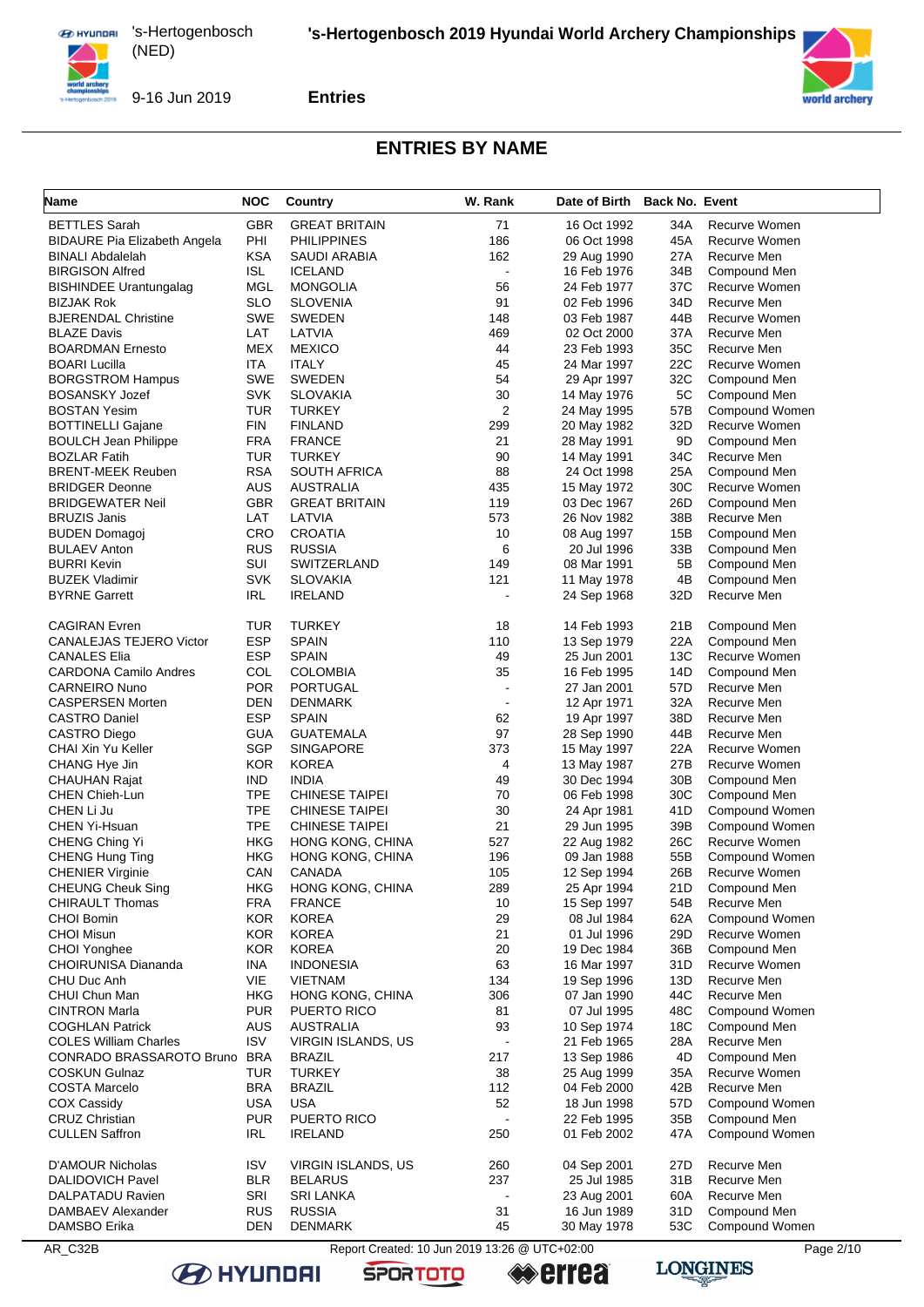





### **ENTRIES BY NAME**

| Name                               | <b>NOC</b> | Country               | W. Rank                                       | Date of Birth | <b>Back No. Event</b> |                |
|------------------------------------|------------|-----------------------|-----------------------------------------------|---------------|-----------------------|----------------|
| <b>DAMSBO Martin</b>               | <b>DEN</b> | <b>DENMARK</b>        | 33                                            | 26 May 1985   | 34D                   | Compound Men   |
| DANILA Andrei                      | ROU        | <b>ROMANIA</b>        | 182                                           | 16 Jan 1994   | 28C                   | Recurve Men    |
| DAS Ashim Kumer                    | <b>BAN</b> | <b>BANGLADESH</b>     | 106                                           | 12 Feb 1990   | 6B                    | Compound Men   |
| <b>DAS Atanu</b>                   | <b>IND</b> | <b>INDIA</b>          | 36                                            | 05 Apr 1992   | 12D                   | Recurve Men    |
| DAS Bhagwan                        | <b>IND</b> | <b>INDIA</b>          | 289                                           | 10 May 1993   | 31C                   | Compound Men   |
| DAVID Areneo                       | MAW        | <b>MALAWI</b>         | 422                                           | 06 Jun 1995   | 16C                   | Recurve Men    |
| <b>DAXBOCK Astrid</b>              | ISL        | <b>ICELAND</b>        | 234                                           | 30 Jul 1980   | 17C                   | Recurve Women  |
| DAXBOCK Astrid                     | ISL        | <b>ICELAND</b>        | 146                                           | 30 Jul 1980   | 52C                   | Compound Women |
| DE ABREU Wayne Gerald              | GUY        | GUYANA                | 593                                           | 18 Aug 1972   | 25C                   | Recurve Men    |
| DE BACKER Kurt                     | BEL        | <b>BELGIUM</b>        | 300                                           | 30 May 1977   | 39D                   | Recurve Men    |
| DE CASTRO GONÇALVES PEREIRA Thiago | <b>BRA</b> | <b>BRAZIL</b>         | 350                                           | 04 Jul 1986   | 5A                    | Compound Men   |
| <b>DE KLERK Christian Beyers</b>   | <b>RSA</b> | SOUTH AFRICA          | 289                                           | 10 Oct 2000   | 24D                   | Compound Men   |
| DE LA CRUZ Paul Marton             | PHI        | <b>PHILIPPINES</b>    | 62                                            | 21 Sep 1986   | 12D                   | Compound Men   |
| DE LAAT Sanne                      | <b>NED</b> | <b>NETHERLANDS</b>    | 26                                            | 13 Feb 1995   | 46D                   | Compound Women |
| <b>DEGN Randi</b>                  | <b>DEN</b> | <b>DENMARK</b>        | 75                                            | 29 Jun 1989   | 44C                   | Recurve Women  |
| <b>DEINEKO Iliana</b>              | SUI        | SWITZERLAND           | 297                                           | 15 Feb 1995   | 22D                   | Recurve Women  |
| <b>DELOCHE Pierre-Julien</b>       | <b>FRA</b> | <b>FRANCE</b>         | $\overline{7}$                                | 06 Feb 1982   | 11B                   | Compound Men   |
| <b>DEMA Sonam</b>                  | <b>BHU</b> | <b>BHUTAN</b>         | 215                                           | 11 Sep 1996   | 19C                   | Recurve Women  |
| <b>DENG Yu-Cheng</b>               | <b>TPE</b> | <b>CHINESE TAIPEI</b> | 69                                            | 25 Apr 1999   | 45B                   | Recurve Men    |
| <b>DIMITRIADIS Diomidis</b>        | <b>CYP</b> | <b>CYPRUS</b>         | 143                                           | 02 Jun 1987   | 11A                   | Compound Men   |
| <b>DING Yiliang</b>                | <b>CHN</b> | PR CHINA              | 59                                            | 07 Feb 1996   | 50 <sub>D</sub>       | Recurve Men    |
| DO THI ANH Nguyet                  | VIE        | <b>VIETNAM</b>        |                                               | 15 Jan 2001   | 34B                   | Recurve Women  |
| <b>DODEMONT Sophie</b>             | <b>FRA</b> | <b>FRANCE</b>         | 3                                             | 30 Aug 1973   | 44A                   | Compound Women |
| DORJI Lam                          | <b>BHU</b> | <b>BHUTAN</b>         | 522                                           | 18 May 1995   | 26B                   | Recurve Men    |
| DOS SANTOS Ane Marcelle            | <b>BRA</b> | <b>BRAZIL</b>         | 69                                            | 12 Jan 1994   | 50C                   | Recurve Women  |
| <b>DUBKEVICS Inars</b>             | LAT        | LATVIA                | 273                                           | 01 Sep 1976   | 36D                   | Recurve Men    |
| <b>DUCHON Juraj</b>                | <b>SVK</b> | <b>SLOVAKIA</b>       | 351                                           | 05 Mar 1995   | 49B                   | Recurve Men    |
| <b>DUCHON Miroslav</b>             | <b>SVK</b> | <b>SLOVAKIA</b>       | 489                                           | 04 Dec 1991   | 50C                   | Recurve Men    |
| <b>DUENAS Crispin</b>              | CAN        | CANADA                | 21                                            | 05 Jan 1986   | 57A                   | Recurve Men    |
| <b>DUNNE Ciara</b>                 | IRL        | <b>IRELAND</b>        | 336                                           | 17 Oct 1987   | 43D                   | Recurve Women  |
| DVORANI Edi                        | KOS        | <b>KOSOVO</b>         | $\blacksquare$                                | 27 Dec 2001   | 51C                   | Recurve Men    |
| DZIOMINSKAYA Karyna                | <b>BLR</b> | <b>BELARUS</b>        | 29                                            | 25 Aug 1994   | 17D                   | Recurve Women  |
| D'ALMEIDA Marcus                   | <b>BRA</b> | <b>BRAZIL</b>         | 22                                            | 30 Jan 1998   | 44D                   | Recurve Men    |
| <b>EBERMANN Erik</b>               | CZE        | <b>CZECH REPUBLIC</b> | 154                                           | 25 Jan 1989   | 55 <sub>D</sub>       | Recurve Men    |
| <b>EDWARDS Tania</b>               | CAN        | <b>CANADA</b>         | 226                                           | 22 Nov 1971   | 27C                   | Recurve Women  |
| <b>EL HELALI Mimis</b>             | <b>CYP</b> | <b>CYPRUS</b>         | 329                                           | 26 Sep 1986   | 25B                   | Recurve Men    |
| <b>ELDER Robert</b>                | FIJ        | <b>FIJI</b>           |                                               | 25 Apr 1981   | 23A                   | Recurve Men    |
| <b>ELGIBILY Nancy</b>              | EGY        | <b>EGYPT</b>          | 213                                           | 04 Sep 1983   | 48A                   | Compound Women |
| <b>ELLISON Brady</b>               | <b>USA</b> | <b>USA</b>            | 3                                             | 27 Oct 1988   | 52A                   | Recurve Men    |
| <b>ELLISON Toja</b>                | <b>SLO</b> | <b>SLOVENIA</b>       | 11                                            | 04 Jul 1993   | 52D                   | Compound Women |
| <b>ELMAAGACLI Gizem</b>            | TUR        | <b>TURKEY</b>         | 23                                            | 04 Nov 1997   | 56A                   | Compound Women |
| <b>ELZINGA Peter</b>               | <b>NED</b> | <b>NETHERLANDS</b>    | 14                                            | 30 Jan 1981   | 23D                   | Compound Men   |
| <b>ESPOSITO MELETI Gisele</b>      | <b>BRA</b> | <b>BRAZIL</b>         |                                               | 01 Nov 1991   | 42B                   | Compound Women |
| <b>FABER Florian</b>               | SUI        | SWITZERLAND           | 161                                           | 05 Oct 1997   | 42C                   | Recurve Men    |
| <b>FARASIEWICZ Karolina</b>        | POL        | <b>POLAND</b>         | 127                                           | 27 Sep 1996   | 30A                   | Recurve Women  |
| <b>FAUGSTAD Anders</b>             | <b>NOR</b> | <b>NORWAY</b>         | 70                                            | 13 Nov 1999   | 24B                   | Compound Men   |
| FENG Hao                           | <b>CHN</b> | <b>PR CHINA</b>       | 80                                            | 24 Feb 2001   | 49C                   | Recurve Men    |
| <b>FEVANG MARZOUK Laila</b>        | <b>NOR</b> | <b>NORWAY</b>         | 359                                           | 26 Oct 1993   | 20 <sub>C</sub>       | Recurve Women  |
| FIERRO Julio                       | MEX        | <b>MEXICO</b>         | 91                                            | 12 Feb 1990   | 15D                   | Compound Men   |
| <b>FIRSAU Kiryl</b>                | <b>BLR</b> | <b>BELARUS</b>        | 240                                           | 10 Feb 1997   | 30A                   | Recurve Men    |
| <b>FLOSSBACH Thomas</b>            | <b>GUA</b> | <b>GUATEMALA</b>      | 73                                            | 26 Apr 1995   | 43A                   | Recurve Men    |
| <b>FOLEY Daniel</b>                | <b>IRL</b> | <b>IRELAND</b>        | 289                                           | 07 Aug 1998   | 12C                   | Compound Men   |
| FOLKARD Naomi                      | <b>GBR</b> | <b>GREAT BRITAIN</b>  | 52                                            | 18 Sep 1983   | 33D                   | Recurve Women  |
| <b>FONG George Reade</b>           | <b>FIJ</b> | FIJI                  | 755                                           | 27 Apr 1989   | 22D                   | Recurve Men    |
| FORLANI Jacopo                     | <b>SMR</b> | <b>SAN MARINO</b>     | 329                                           | 25 Oct 1993   | 18D                   | Recurve Men    |
| <b>FRAIGNEAU Clémence</b>          | <b>FRA</b> | <b>FRANCE</b>         | 173                                           | 19 May 1992   | 45B                   | Compound Women |
| <b>FRANCHINI Irene</b>             | <b>ITA</b> | <b>ITALY</b>          | 34                                            | 23 Jul 1981   | 60B                   | Compound Women |
| <b>FREDERICKX Brend</b>            | <b>BEL</b> | <b>BELGIUM</b>        | 32                                            | 19 Jun 1997   | 4C                    | Compound Men   |
| <b>FULLER Sarah</b>                | NZL        | NEW ZEALAND           | 364                                           | 04 Jul 1980   | 30D                   | Recurve Women  |
| FURUKAWA Takaharu                  | <b>JPN</b> | <b>JAPAN</b>          | 20                                            | 09 Aug 1984   | 50 <sub>B</sub>       | Recurve Men    |
| GAFUROV Zokirjon                   | UZB        | <b>UZBEKISTAN</b>     | 202                                           | 26 Sep 1995   | 35B                   | Recurve Men    |
| GALIAZZO Marco                     | ITA        | <b>ITALY</b>          | 33                                            | 07 May 1983   | 54A                   | Recurve Men    |
| <b>GALISTEO Monica</b>             | <b>ESP</b> | <b>SPAIN</b>          | 33                                            | 22 Dec 1999   | 15B                   | Recurve Women  |
| AR_C32B                            |            |                       | Report Created: 10 Jun 2019 13:26 @ UTC+02:00 |               |                       | Page 3/10      |

**SPORTOTO** 



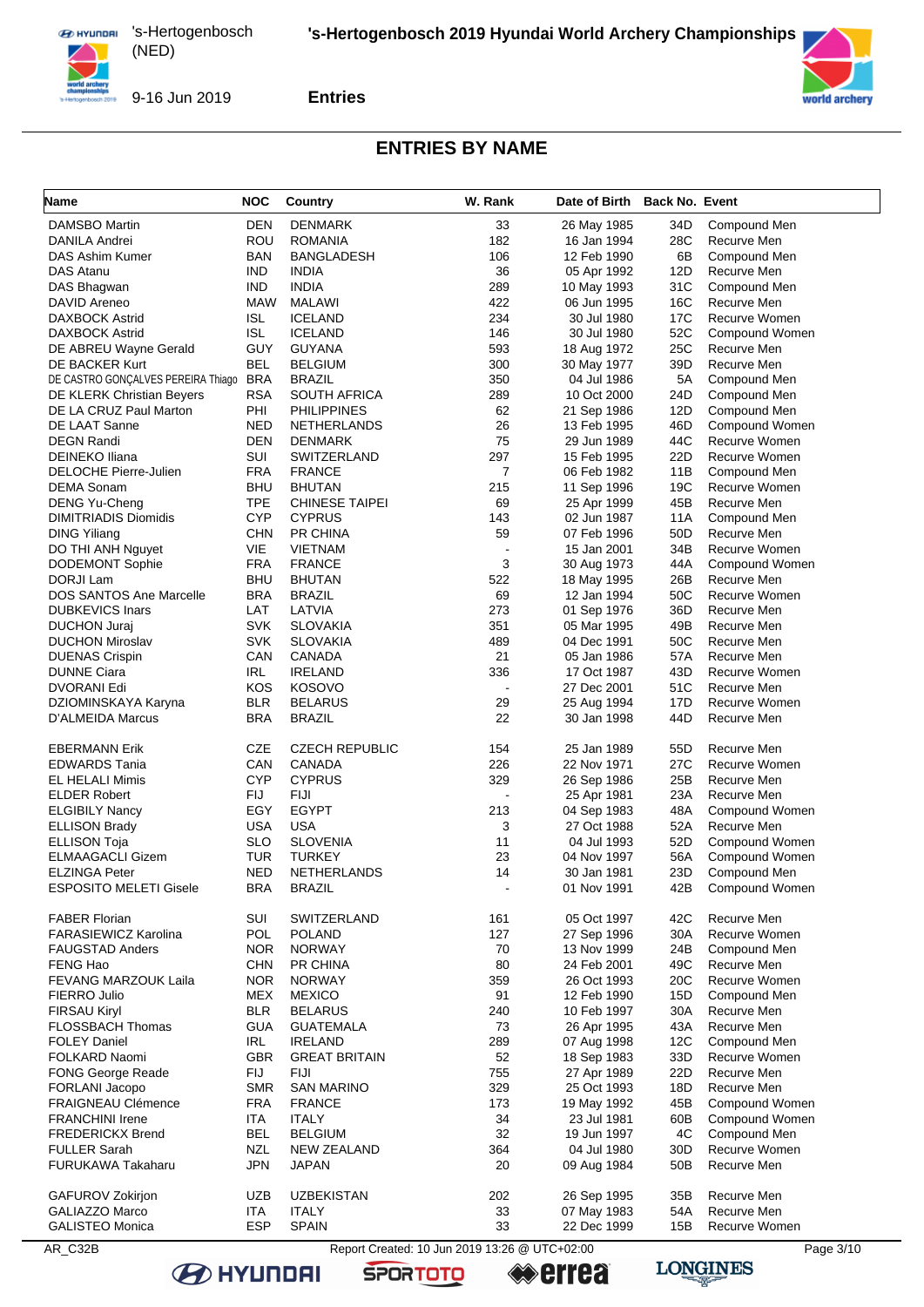

9-16 Jun 2019

**Entries**

#### **ENTRIES BY NAME**

| Name                                            | NOC               | Country                      | W. Rank                                       | Date of Birth              | <b>Back No. Event</b> |                                |
|-------------------------------------------------|-------------------|------------------------------|-----------------------------------------------|----------------------------|-----------------------|--------------------------------|
| <b>GANBOLD Uyanga</b>                           | MGL               | <b>MONGOLIA</b>              | 363                                           | 11 Jun 2000                | 38D                   | Recurve Women                  |
| <b>GANKIN Denis</b>                             | <b>KAZ</b>        | KAZAKHSTAN                   | 38                                            | 13 Dec 1989                | 41D                   | Recurve Men                    |
| GANZORIG Shandan                                | MGL               | <b>MONGOLIA</b>              | 486                                           | 16 Apr 1982                | 17A                   | Compound Men                   |
| <b>GASIMOVA Ozay</b>                            | <b>AZE</b>        | AZERBAIJAN                   | 179                                           | 02 May 2000                | 47C                   | Recurve Women                  |
| <b>GAUBIL Melanie</b>                           | <b>FRA</b>        | <b>FRANCE</b>                | 11                                            | 04 Oct 1997                | 19A                   | Recurve Women                  |
| GAZOZ Mete                                      | <b>TUR</b>        | <b>TURKEY</b>                | 5                                             | 08 Jun 1999                | 35D                   | Recurve Men                    |
| <b>GELLENTHIEN Braden</b>                       | <b>USA</b>        | USA                          | 2                                             | 26 Apr 1986                | 10D                   | Compound Men                   |
| GHAPAR Nur Aliya                                | MAS               | <b>MALAYSIA</b>              | 70                                            | 18 Oct 1996                | 37A                   | Recurve Women                  |
| GIBSON Ella                                     | <b>GBR</b>        | <b>GREAT BRITAIN</b>         | 84                                            | 07 Jun 2000                | 46B                   | Compound Women                 |
| <b>GKORILA Anatoli Martha</b>                   | GRE               | <b>GREECE</b>                | 185                                           | 20 Jun 1995                | 29C                   | Recurve Women                  |
| GOH Jun Hui                                     | <b>SGP</b>        | <b>SINGAPORE</b>             | 236                                           | 20 Oct 1995                | 11C                   | Compound Men                   |
| <b>GONCALVES Luis</b>                           | <b>POR</b>        | PORTUGAL                     | 201                                           | 28 Aug 1993                | 59B                   | Recurve Men                    |
| GONZALEZ Rodolfo                                | MEX               | <b>MEXICO</b>                | 26                                            | 20 Apr 1997                | 14C                   | Compound Men                   |
| GORCZYCA Krzysztof                              | <b>POL</b>        | <b>POLAND</b>                | 191                                           | 01 Jan 1967                | 32D                   | Compound Men                   |
| GRAPOVA Klara                                   | CZE               | <b>CZECH REPUBLIC</b>        | 343                                           | 12 May 2000                | 26D                   | Recurve Women                  |
| <b>GRYDELAND Runa</b>                           | <b>NOR</b>        | <b>NORWAY</b>                | 56                                            | 06 May 1994                | 55A                   | Compound Women                 |
| <b>GSTOETTNER Andreas</b>                       | <b>AUT</b>        | <b>AUSTRIA</b>               | 41                                            | 31 Jul 1996                | 36C                   | Recurve Men                    |
| GUDJONSSON Gudmundur Orn                        | <b>ISL</b>        | <b>ICELAND</b>               | 323                                           | 09 Nov 1982                | 29A                   | Recurve Men                    |
| GUDJONSSON Gudmundur Orn                        | <b>ISL</b>        | <b>ICELAND</b>               | 209                                           | 09 Nov 1982                | 36C                   | Compound Men                   |
| <b>HAEFELFINGER Roman</b>                       | SUI               | SWITZERLAND                  | 117                                           | 03 Nov 1985                | 3D                    | Compound Men                   |
| HAGEN Paul Andre                                | NOR.              | <b>NORWAY</b>                | 184                                           | 26 May 1992                | 18A                   | Recurve Men                    |
| <b>HALL Tom</b>                                 | <b>GBR</b>        | <b>GREAT BRITAIN</b>         | 66                                            | 17 Sep 1990                | 47C                   | Recurve Men                    |
| <b>HALSKOV Aske</b>                             | DEN               | DENMARK                      | 368                                           | 01 Apr 1996                | 30C                   | Recurve Men                    |
| <b>HAMDORF Sebastian</b>                        | <b>GER</b>        | <b>GERMANY</b>               | 134                                           | 12 Apr 1981                | 36A                   | Compound Men                   |
| HAMOR Martin                                    | CZE               | <b>CZECH REPUBLIC</b>        | 259                                           | 25 Sep 1965                | 54C                   | Recurve Men                    |
| <b>HANSEN Stephan</b>                           | <b>DEN</b>        | DENMARK                      | 3                                             | 19 Jun 1995                | 37A                   | Compound Men                   |
| <b>HASTHI Sander Thorbjornsen</b>               | <b>NOR</b>        | <b>NORWAY</b>                | 296                                           | 12 Jan 1999                | 17D                   | Recurve Men                    |
| HAUGSETH Mads                                   | <b>NOR</b>        | <b>NORWAY</b>                | 77                                            | 02 Mar 1995                | 22D                   | Compound Men                   |
| <b>HAVELKO Yuriy</b>                            | <b>UKR</b>        | <b>UKRAINE</b>               | 84                                            | 27 Aug 1988                | 49D                   | Recurve Men                    |
| HAYWOOD Sarah                                   | <b>AUS</b>        | <b>AUSTRALIA</b>             | 243                                           | 31 May 1998                | 28A                   | Recurve Women                  |
| <b>HAZARUMYAN Gevorg</b>                        | <b>ARM</b>        | ARMENIA                      | 395                                           | 17 Dec 1993                | 39A<br>59C            | Recurve Men                    |
| HEIGENHAUSER Kristina                           | <b>GER</b>        | <b>GERMANY</b>               | 17                                            | 20 Jun 1988                |                       | Compound Women                 |
| <b>HENCKELS Jeff</b>                            | LUX<br><b>ESA</b> | LUXEMBOURG                   | 87<br>13                                      | 30 Aug 1984                | 19A<br>30A            | Recurve Men                    |
| <b>HERNANDEZ Roberto</b><br><b>HERVE Sandra</b> | <b>FRA</b>        | EL SALVADOR<br><b>FRANCE</b> | 64                                            | 09 Jan 1989<br>21 Mar 1993 | 46C                   | Compound Men<br>Compound Women |
| HIDALGO Antonio                                 | MEX               | <b>MEXICO</b>                | 24                                            | 20 Feb 1997                | 13B                   | Compound Men                   |
| HILLESTAD Katrine                               | NOR               | <b>NORWAY</b>                | 518                                           | 21 Feb 2000                | 21D                   | Recurve Women                  |
| <b>HOCEVAR Arnaud</b>                           | <b>LUX</b>        | LUXEMBOURG                   | 223                                           | 30 Apr 1986                | 18A                   | Compound Men                   |
| <b>HODGSON Olivia</b>                           | <b>NZL</b>        | NEW ZEALAND                  | 178                                           | 23 Feb 1994                | 31A                   | Recurve Women                  |
| <b>HOFER Patrizio</b>                           | SUI               | SWITZERLAND                  | 53                                            | 02 Apr 1980                | 4A                    | Compound Men                   |
| <b>HOIM Emily</b>                               | EST               | <b>ESTONIA</b>               | 130                                           | 15 Jun 1997                | 61C                   | Compound Women                 |
| <b>HONGITAN Kareel Meer</b>                     | PHI               | <b>PHILIPPINES</b>           | 193                                           | 21 May 1997                | 43C                   | Recurve Women                  |
| <b>HORACKOVA Marie</b>                          | CZE               | <b>CZECH REPUBLIC</b>        | 111                                           | 24 Dec 1997                | 27 A                  | Recurve Women                  |
| <b>HOURTOU Marlyse</b>                          | <b>CHA</b>        | CHAD                         | 511                                           | 29 Jul 1996                | 16D                   | Recurve Women                  |
| HOVIADOVSKYI Roman                              | <b>UKR</b>        | <b>UKRAINE</b>               | 182                                           | 05 Sep 1996                | 19C                   | Compound Men                   |
| HOXHA Jurgen                                    | <b>ALB</b>        | <b>ALBANIA</b>               | 450                                           | 24 Oct 1992                | 16A                   | Recurve Men                    |
| <b>HRAFNSSON Throstur</b>                       | ISL               | <b>ICELAND</b>               | $\blacksquare$                                | 28 Dec 1973                | 28D                   | Recurve Men                    |
| <b>HRISTOV Yavor Vasilev</b>                    | <b>BUL</b>        | <b>BULGARIA</b>              | 434                                           | 25 Mar 1976                | 31A                   | Recurve Men                    |
| <b>HUANG I-Jou</b>                              | <b>TPE</b>        | <b>CHINESE TAIPEI</b>        | 16                                            | 18 Mar 1990                | 40C                   | Compound Women                 |
| HUNBIN Oleksii                                  | <b>UKR</b>        | <b>UKRAINE</b>               | 34                                            | 08 Nov 1992                | 50A                   | Recurve Men                    |
| <b>HUNSPERGER Janine</b>                        | SUI               | SWITZERLAND                  | 161                                           | 20 Jul 2000                | 42C                   | Compound Women                 |
| HURBAN JR. Vladimir                             | <b>SVK</b>        | <b>SLOVAKIA</b>              | 271                                           | 14 Mar 1996                | 48A                   | Recurve Men                    |
| <b>HUSTON Patrick</b>                           | GBR               | <b>GREAT BRITAIN</b>         | 55                                            | 05 Jan 1996                | 46B                   | Recurve Men                    |
| <b>IEPURI Ghenadi</b>                           | ROU               | <b>ROMANIA</b>               | 149                                           | 01 Dec 1971                | 29D                   | Recurve Men                    |
| <b>IGIBAYEVA Gaukhar</b>                        | KAZ               | KAZAKHSTAN                   | 350                                           | 07 Aug 2001                | 48C                   | Recurve Women                  |
| ILYASSOVA Alina                                 | KAZ               | KAZAKHSTAN                   | 114                                           | 23 Apr 2001                | 49D                   | Recurve Women                  |
| INKHAM Nattapat                                 | <b>THA</b>        | THAILAND                     | 269                                           | 13 Sep 2004                | 36A                   | Recurve Women                  |
| <b>IRDYNEEV Erdem</b>                           | <b>RUS</b>        | <b>RUSSIA</b>                | 65                                            | 01 Jun 1998                | 45C                   | Recurve Men                    |
| ISLAM Md Tamimul                                | BAN               | <b>BANGLADESH</b>            | 215                                           | 19 Nov 1999                | 25D                   | Recurve Men                    |
| JAATMA Lisell                                   | EST               | <b>ESTONIA</b>               | 47                                            |                            |                       | Compound Women                 |
|                                                 |                   |                              |                                               | 19 Jul 1999                | 63A                   |                                |
| JADHAV Pravin Ramesh                            | <b>IND</b>        | <b>INDIA</b>                 | 368                                           | 06 Jul 1996                | 13A                   | Recurve Men                    |
| JAFAR Syahrizan                                 | <b>MAS</b>        | <b>MALAYSIA</b>              | 73                                            | 07 Aug 1979                | 10 <sub>C</sub>       | Compound Men                   |
| JAGER Maja                                      | DEN               | <b>DENMARK</b>               | 14                                            | 22 Dec 1991                | 42A                   | Recurve Women                  |
| AR_C32B                                         |                   |                              | Report Created: 10 Jun 2019 13:26 @ UTC+02:00 |                            |                       | Page 4/10                      |

**EXPLAINS** 



**errea** 



world archery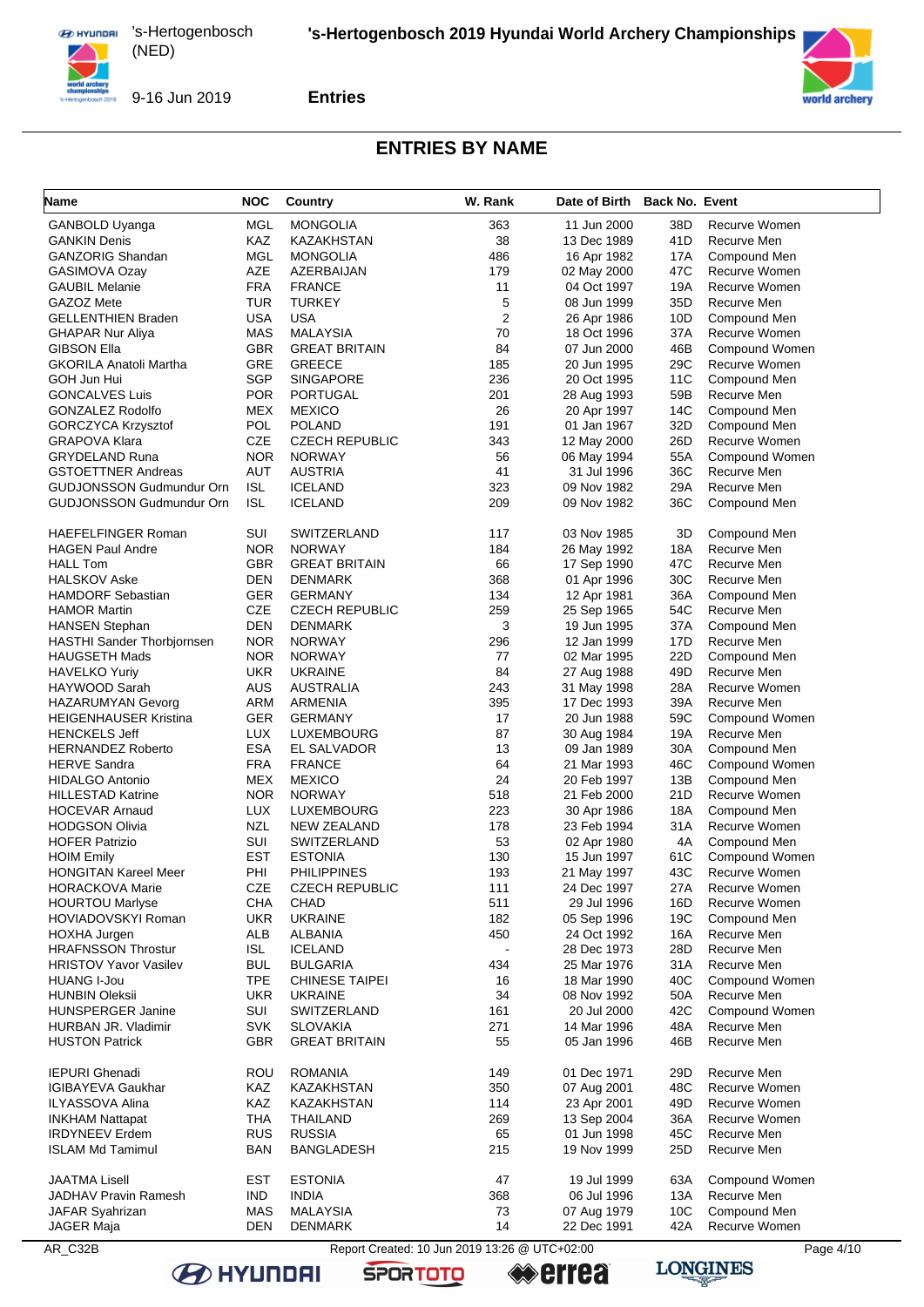



**Entries**

# **ENTRIES BY NAME**

| Name                                              | <b>NOC</b>               | Country                                       | W. Rank                  | Date of Birth Back No. Event |                 |                                |
|---------------------------------------------------|--------------------------|-----------------------------------------------|--------------------------|------------------------------|-----------------|--------------------------------|
| <b>JANGNAS Erika</b>                              | <b>SWE</b>               | <b>SWEDEN</b>                                 | 197                      | 28 Sep 1992                  | 42D             | Recurve Women                  |
| <b>JANTSAN Gantugs</b>                            | MGL                      | <b>MONGOLIA</b>                               | 109                      | 12 Apr 1972                  | 37B             | Recurve Men                    |
| JENSEN Arne                                       | TGA                      | <b>TONGA</b>                                  | 755                      | 25 Feb 1998                  | 15C             | Recurve Men                    |
| JENSEN Tanja                                      | <b>DEN</b>               | <b>DENMARK</b>                                | 9                        | 21 Jul 1995                  | 52B             | Compound Women                 |
| <b>KÄCK Caroline</b>                              | <b>SWE</b>               | <b>SWEDEN</b>                                 |                          | 08 Nov 1999                  | 53B             | Compound Women                 |
| <b>KAHLLUND Florian</b>                           | <b>GER</b>               | <b>GERMANY</b>                                | 11                       | 07 Jun 1993                  | 47B             | Recurve Men                    |
| KALAPURAYIL Rajan                                 | SUI                      | <b>SWITZERLAND</b>                            |                          | 17 Jul 1982                  | 43D             | Recurve Men                    |
| KALLENOU Anna                                     | <b>CYP</b>               | <b>CYPRUS</b>                                 | 336                      | 30 May 1965                  | 15A             | Recurve Women                  |
| KANG Chae Young                                   | KOR                      | <b>KOREA</b>                                  | $\mathbf{1}$             | 08 Jun 1996                  | 28C             | Recurve Women                  |
| KAPUSTA Malgorzata                                | POL                      | <b>POLAND</b>                                 |                          | 10 Jun 1990                  | 50C             | Compound Women                 |
| KARABAYEV Akbarali                                | KAZ                      | KAZAKHSTAN                                    | 22                       | 08 Aug 1989                  | 31A             | Compound Men                   |
| <b>KARABAYEV Rustam</b>                           | KAZ                      | KAZAKHSTAN                                    | 126                      | 08 Mar 1986                  | 33C             | Compound Men                   |
| <b>KARAGEORGIOU Alexandros</b>                    | <b>GRE</b>               | <b>GREECE</b>                                 | 170                      | 03 Jun 1986                  | 22B             | Recurve Men                    |
| KASPROWSKI Oskar                                  | POL                      | POLAND                                        | 102                      | 03 Feb 2000                  | 20D             | Recurve Men                    |
| <b>KATTSTROM Elin</b>                             | <b>SWE</b><br><b>USA</b> | SWEDEN                                        | 262                      | 28 Jan 1984                  | 43A<br>25C      | Recurve Women                  |
| <b>KAUFHOLD Casey</b>                             | <b>BLR</b>               | <b>USA</b><br><b>BELARUS</b>                  | 139<br>37                | 06 Mar 2004                  | 16B             | Recurve Women<br>Recurve Women |
| KAZLOUSKAYA Karyna<br>KENDAL-BROWN Amanda Jessica | <b>TTO</b>               | TRINIDAD AND TOBAGO                           | 218                      | 18 Jul 2000<br>31 Oct 1989   | 23B             | Recurve Women                  |
| <b>KHRISTICH Sergey</b>                           | KAZ                      | KAZAKHSTAN                                    | 174                      | 02 Jun 1988                  | 32B             | Compound Men                   |
| KHUNHIRANCHAIYO Narisara                          | THA                      | THAILAND                                      | 295                      | 09 Jun 1981                  | 35D             | Recurve Women                  |
| KIM Jongho                                        | <b>KOR</b>               | <b>KOREA</b>                                  | 12                       | 18 Jul 1994                  | 37C             | Compound Men                   |
| KIM Woojin                                        | <b>KOR</b>               | <b>KOREA</b>                                  | $\overline{4}$           | 20 Jun 1992                  | 61C             | Recurve Men                    |
| <b>KIM Yunhee</b>                                 | <b>KOR</b>               | <b>KOREA</b>                                  | 31                       | 23 Mar 1994                  | 61D             | Compound Women                 |
| <b>KIRAR Muskan</b>                               | <b>IND</b>               | INDIA                                         | 57                       | 14 Apr 2000                  | 50D             | Compound Women                 |
| <b>KLEIN Joe</b>                                  | LUX                      | LUXEMBOURG                                    | 199                      | 08 May 2000                  | 21C             | Recurve Men                    |
| <b>KLEIN Pit</b>                                  | LUX                      | LUXEMBOURG                                    | 140                      | 12 Sep 1996                  | 20 <sub>B</sub> | Recurve Men                    |
| <b>KNYAZEVA Elizaveta</b>                         | <b>RUS</b>               | <b>RUSSIA</b>                                 |                          | 25 Jun 1999                  | 51B             | Compound Women                 |
| KOKKINOU GEORGIADOU Styliani CYP                  |                          | <b>CYPRUS</b>                                 | 129                      | 26 May 1976                  | 48D             | Compound Women                 |
| KOOLS Jonathan                                    | BEL                      | <b>BELGIUM</b>                                | 158                      | 17 May 1995                  | 6A              | Compound Men                   |
| <b>KOOLS Reginald</b>                             | <b>BEL</b>               | BELGIUM                                       | 65                       | 16 Jun 1993                  | 5D              | Compound Men                   |
| KOUROUNA Mikaella                                 | <b>CYP</b>               | <b>CYPRUS</b>                                 | 411                      | 20 Apr 1994                  | 14C             | Recurve Women                  |
| <b>KOVACIC Tihana</b>                             | CRO                      | <b>CROATIA</b>                                | 74                       | 12 Nov 2002                  | 17A             | Recurve Women                  |
| KOVALEVSKIJ Adrianas                              | LTU                      | LITHUANIA                                     | 564                      | 20 Jan 1993                  | 15B             | Recurve Men                    |
| <b>KROPPEN Michelle</b>                           | <b>GER</b>               | <b>GERMANY</b>                                | 13                       | 19 Apr 1996                  | 51A             | Recurve Women                  |
| <b>KRYLOV Pavel</b>                               | <b>RUS</b>               | <b>RUSSIA</b>                                 | 228                      | 22 Jun 1999                  | 32A             | Compound Men                   |
| <b>KUBARA Chinatsu</b>                            | <b>JPN</b>               | <b>JAPAN</b>                                  | 129                      | 27 Jul 1994                  | 38A             | Recurve Women                  |
| <b>KUCHEL Andrew</b>                              | AUS                      | <b>AUSTRALIA</b>                              | 165                      | 27 Aug 1979                  | 16A             | Compound Men                   |
| <b>KUMARI Deepika</b>                             | <b>IND</b>               | <b>INDIA</b>                                  | 9                        | 13 Jun 1994                  | 45D             | Recurve Women                  |
| <b>KUOPPA Taru</b>                                | <b>FIN</b>               | <b>FINLAND</b>                                | 94                       | 14 Nov 1983                  | 31C             | Recurve Women                  |
| KURAYA Tomoaki                                    | JPN                      | JAPAN                                         | 74                       | 25 Jan 1997                  | 48D             | Recurve Men                    |
| KUSHNIRUK Olena                                   | BEL                      | <b>BELGIUM</b>                                | 111                      | 29 Mar 1988                  | 20D             | Recurve Women                  |
| KUSUMAWARDANI Titik                               | <b>INA</b>               | <b>INDONESIA</b>                              | 615                      | 20 Sep 1993                  | 33B             | Recurve Women                  |
| <b>LAAN Sarina</b>                                | <b>NED</b>               | NETHERLANDS                                   | $\overline{\phantom{a}}$ | 13 Mar 1994                  | 41 D            | Recurve Women                  |
| LAISHRAM Bombayla Devi                            | <b>IND</b>               | <b>INDIA</b>                                  | 50                       | 22 Feb 1985                  | 46A             | Recurve Women                  |
| LAM Shuk Ching Ada                                | HKG                      | HONG KONG, CHINA                              | 218                      | 14 Jul 1972                  | 25B             | Recurve Women                  |
| <b>LANDI Vanessa</b>                              | ITA                      | ITALY                                         | 28                       | 12 Sep 1997                  | 21B             | Recurve Women                  |
| <b>LANTEE Anne</b>                                | <b>FIN</b>               | <b>FINLAND</b>                                | 340                      | 08 May 1982                  | 43A             | Compound Women                 |
| <b>LAUBE Marcus</b>                               | <b>GER</b>               | <b>GERMANY</b>                                | 35                       | 11 Dec 1981                  | 37B             | Compound Men                   |
| <b>LAURSEN Anne Marie</b>                         | <b>DEN</b>               | DENMARK                                       | 180                      | 11 Feb 1993                  | 43B             | Recurve Women                  |
| <b>LAURSEN Martin</b><br><b>LAVRENTIEV Oleg</b>   | <b>DEN</b><br><b>BLR</b> | DENMARK                                       | 309<br>524               | 31 May 1991                  | 35C<br>7D       | Compound Men<br>Compound Men   |
| LEE Angeline Jia Hui                              | SGP                      | <b>BELARUS</b><br>SINGAPORE                   | 210                      | 21 Sep 1981<br>08 Jan 1993   | 40B             | Compound Women                 |
| LEE Seungyun                                      | <b>KOR</b>               | <b>KOREA</b>                                  | 14                       | 18 Apr 1995                  | 62D             | Recurve Men                    |
| LEE Woo Seok                                      | <b>KOR</b>               | <b>KOREA</b>                                  | $\mathbf{1}$             | 07 Aug 1997                  | 60B             | Recurve Men                    |
| LEI Chien-Ying                                    | <b>TPE</b>               | <b>CHINESE TAIPEI</b>                         | 22                       | 17 Apr 1990                  | 49A             | Recurve Women                  |
| <b>LESNIAK Natalia</b>                            | <b>POL</b>               | POLAND                                        | 125                      | 10 Jul 1991                  | 31B             | Recurve Women                  |
| <b>LESNIAK Renata</b>                             | <b>POL</b>               | POLAND                                        | 291                      | 04 Feb 1989                  | 51D             | Compound Women                 |
| <b>LESTARI Linda</b>                              | <b>INA</b>               | <b>INDONESIA</b>                              | 129                      | 08 Apr 1994                  | 32A             | Recurve Women                  |
| LIAHUSHEV Alexander                               | <b>BLR</b>               | BELARUS                                       | 146                      | 15 Jun 1984                  | 32C             | Recurve Men                    |
| <b>LILIENTHAL Triinu</b>                          | <b>EST</b>               | ESTONIA                                       | 209                      | 10 Aug 2000                  | 15D             | Recurve Women                  |
| LIMÅS Joakim                                      | SWE                      | <b>SWEDEN</b>                                 | 79                       | 14 Feb 1995                  | 33D             | Compound Men                   |
| LIN Che-Wei                                       | TPE                      | <b>CHINESE TAIPEI</b>                         | 39                       | 25 Feb 1993                  | 29B             | Compound Men                   |
| LISLEVAND Sunniva                                 | <b>NOR</b>               | <b>NORWAY</b>                                 | 53                       | 24 Mar 1999                  | 54D             | Compound Women                 |
| LOC Thi Dao                                       | VIE                      | <b>VIETNAM</b>                                | 86                       | 08 Jul 1993                  | 36D             | Recurve Women                  |
| AR_C32B                                           |                          | Report Created: 10 Jun 2019 13:26 @ UTC+02:00 |                          |                              |                 | Page 5/10                      |

**errea** 

**SPORTOTO** 

**LONGINES**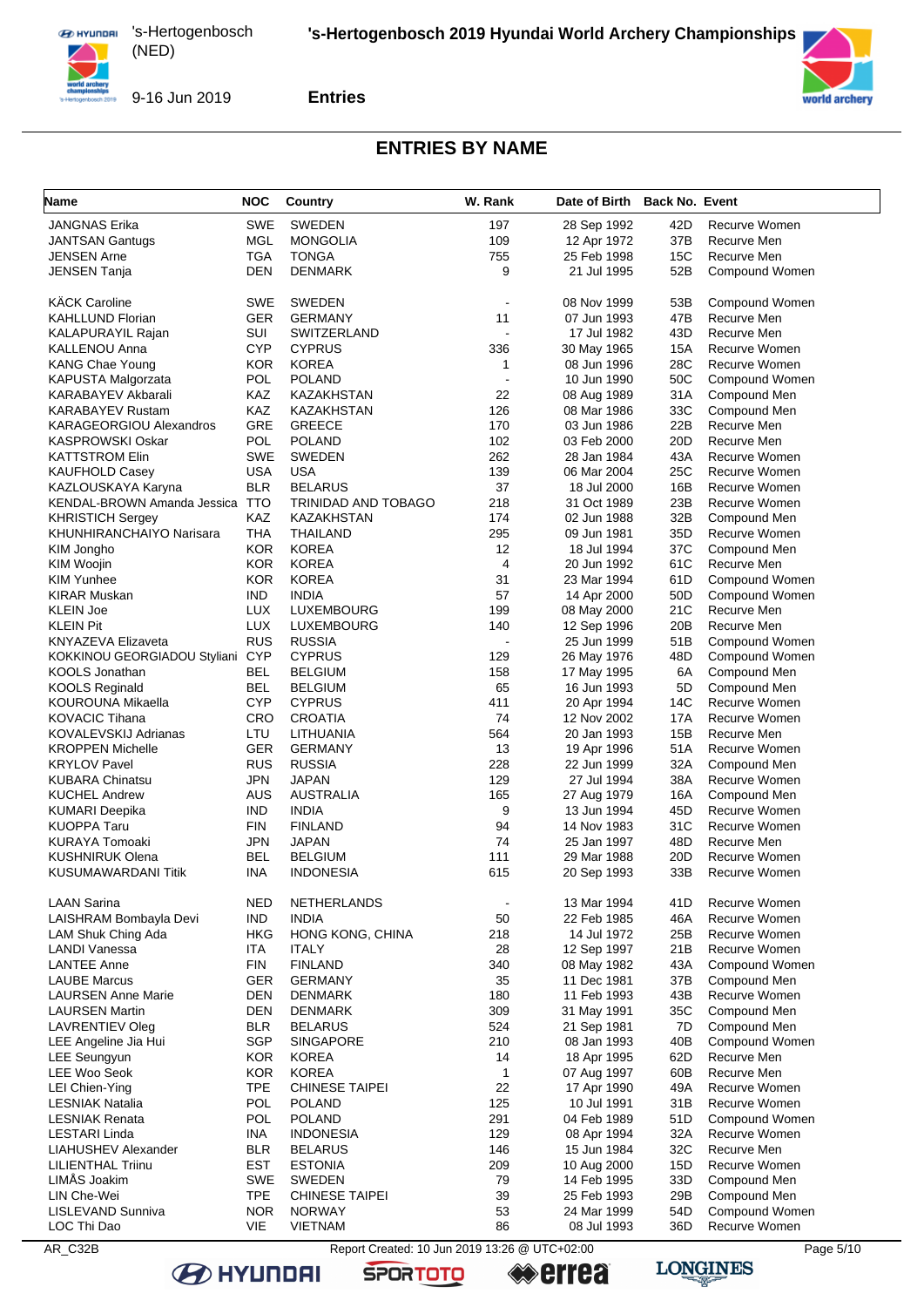

#### **Entries**



### **ENTRIES BY NAME**

| Name                                                    | <b>NOC</b>        | <b>Country</b>             | W. Rank                                       | Date of Birth              | <b>Back No. Event</b> |                                |
|---------------------------------------------------------|-------------------|----------------------------|-----------------------------------------------|----------------------------|-----------------------|--------------------------------|
| <b>LOH Tze Chieh Contessa</b>                           | <b>SGP</b>        | <b>SINGAPORE</b>           | 55                                            | 26 Dec 1994                | 41C                   | Compound Women                 |
| LOKE Shin Hui                                           | MAS               | <b>MALAYSIA</b>            | 173                                           | 16 Jan 1997                | 39C                   | Recurve Women                  |
| LONGOVA Alexandra                                       | <b>SVK</b>        | <b>SLOVAKIA</b>            | 26                                            | 07 Feb 1994                | 24A                   | Recurve Women                  |
| LOPEZ Jose Carlos                                       | <b>GUA</b>        | <b>GUATEMALA</b>           | 300                                           | 30 Jul 1990                | 42D                   | Recurve Men                    |
| <b>LOPEZ Ramon</b>                                      | <b>ESP</b>        | <b>SPAIN</b>               | 66                                            | 20 Dec 1978                | 24C                   | Compound Men                   |
| <b>LOPEZ Sara</b>                                       | COL               | <b>COLOMBIA</b>            | $\mathbf{1}$                                  | 24 Apr 1995                | 54B                   | Compound Women                 |
| <b>LORIG Khatuna</b>                                    | <b>USA</b>        | <b>USA</b>                 | 55                                            | 01 Jan 1974                | 24B                   | Recurve Women                  |
| LUTZ James                                              | <b>USA</b>        | <b>USA</b>                 | 34                                            | 31 Mar 1998                | 9C                    | Compound Men                   |
| LUZHNICA Atdhe                                          | <b>KOS</b>        | <b>KOSOVO</b>              | 539                                           | 22 Jan 1977                | 53A                   | Recurve Men                    |
| <b>MACERNIUS Dalius</b>                                 | LTU               | LITHUANIA                  | $\blacksquare$                                | 09 Jul 1977                | 13C                   | Recurve Men                    |
| MACHADO Ana                                             | <b>BRA</b>        | <b>BRAZIL</b>              | 121                                           | 21 Jul 1999                | 49B                   | Recurve Women                  |
| <b>MACHER David</b>                                     | AUT               | <b>AUSTRIA</b>             | 573                                           | 19 Apr 1994                | 37D                   | Recurve Men                    |
| <b>MAKARCHUK Diana</b>                                  | KAZ               | KAZAKHSTAN                 | 108                                           | 19 Sep 1999                | 40A                   | Compound Women                 |
| <b>MAKHNENKO Artem</b>                                  | <b>RUS</b>        | <b>RUSSIA</b>              | 17                                            | 02 Nov 1995                | 47A                   | Recurve Men                    |
| <b>MALA Drenis</b>                                      | KOS               | <b>KOSOVO</b>              |                                               | 21 Aug 1999                | 52D                   | Recurve Men                    |
| <b>MALAN Ilana</b>                                      | <b>NAM</b>        | <b>NAMIBIA</b>             | 194                                           | 19 Aug 1974                | 56B                   | Compound Women                 |
| <b>MALONE Daniel</b>                                    | IRL               | <b>IRELAND</b>             | 412                                           | 24 Jun 1998                | 31C                   | Recurve Men                    |
| <b>MARCHENKO Veronika</b>                               | <b>UKR</b>        | <b>UKRAINE</b>             | 44                                            | 03 Apr 1993                | 25D                   | Recurve Women                  |
| <b>MARCOS Andrea</b>                                    | <b>ESP</b>        | <b>SPAIN</b>               | 4                                             | 07 Oct 1988                | 54C                   | Compound Women                 |
| <b>MARIN Alicia</b>                                     | <b>ESP</b>        | <b>SPAIN</b>               | 16                                            | 17 Apr 1997                | 14A                   | Recurve Women                  |
| MARTIN-ROBERTS Chayse                                   | NZL               | <b>NEW ZEALAND</b>         | 639                                           | 06 Jun 1999                | 18C                   | Recurve Men                    |
| <b>MARTIROSYAN Hamlet</b>                               | <b>ARM</b>        | ARMENIA                    | 755                                           | 25 Aug 1995                | 41C                   | Recurve Men                    |
| MARUSAVA Hanna                                          | <b>BLR</b>        | <b>BELARUS</b>             | 89                                            | 08 Jan 1978                | 18C                   | Recurve Women                  |
| <b>MASON James</b>                                      | <b>GBR</b>        | <b>GREAT BRITAIN</b>       | 19                                            | 30 Sep 1989                | 25C                   | Compound Men                   |
| <b>MASON Lucy</b><br><b>MAT SALLEH Fatin Nurfatehah</b> | <b>GBR</b>        | <b>GREAT BRITAIN</b>       | 54                                            | 17 Jun 2000                | 44D<br>46A            | Compound Women                 |
|                                                         | <b>MAS</b>        | <b>MALAYSIA</b>            | 39                                            | 04 Jun 1991                | 23D                   | Compound Women                 |
| MATAN Florante F.<br><b>MATOS Tiago</b>                 | PHI<br><b>POR</b> | <b>PHILIPPINES</b>         | 245<br>412                                    | 22 Mar 1983                | 58A                   | Recurve Men<br>Recurve Men     |
| <b>MATZNER Michael</b>                                  | AUT               | PORTUGAL<br><b>AUSTRIA</b> | 86                                            | 07 Feb 2002                | 26B                   |                                |
| <b>MAUDE Fiona</b>                                      | CAN               | CANADA                     | 141                                           | 01 Sep 1975<br>24 Apr 1998 | 51C                   | Compound Men<br>Compound Women |
| MAXWELL Brian                                           | CAN               | CANADA                     | 78                                            | 13 Jan 1986                | 58B                   | Recurve Men                    |
| <b>MAXWORTHY Belinda</b>                                | AUS               | <b>AUSTRALIA</b>           | 268                                           | 03 Mar 1998                | 29B                   | Recurve Women                  |
| MAZUKI Mohd Juwaidi                                     | MAS               | <b>MALAYSIA</b>            | 120                                           | 17 May 1990                | 8A                    | Compound Men                   |
| <b>MCCLEAN Fiona</b>                                    | CAN               | CANADA                     | 110                                           | 02 Jul 1965                | 49A                   | Compound Women                 |
| <b>MEISSNER Janine</b>                                  | GER               | <b>GERMANY</b>             | 25                                            | 25 Jul 1994                | 61A                   | Compound Women                 |
| <b>MENG Fanxu</b>                                       | <b>CHN</b>        | PR CHINA                   | 43                                            | 28 Jul 1997                | 41A                   | Recurve Women                  |
| <b>MERINO Brenda</b>                                    | <b>MEX</b>        | <b>MEXICO</b>              | 49                                            | 16 Jul 1996                | 58B                   | Compound Women                 |
| MESTVIRISHVILI Zurab                                    | GEO               | <b>GEORGIA</b>             | 227                                           | 29 Jul 1996                | 23C                   | Recurve Men                    |
| <b>MICKELBERRY Erin</b>                                 | <b>USA</b>        | <b>USA</b>                 | 64                                            | 05 Apr 1986                | 23A                   | Recurve Women                  |
| <b>MIHALIC Matija</b>                                   | CRO               | <b>CROATIA</b>             | 119                                           | 23 Jul 1995                | 22A                   | Recurve Men                    |
| <b>MIKLOS Beatrice</b>                                  | ROU               | <b>ROMANIA</b>             | 169                                           | 11 Jun 2003                | 24D                   | Recurve Women                  |
| <b>MIOR Viviano</b>                                     | ITA               | <b>ITALY</b>               | 27                                            | 03 Apr 1997                | 13A                   | Compound Men                   |
| <b>MIRCA Alexandra</b>                                  | <b>MDA</b>        | <b>MOLDOVA</b>             | 72                                            | 11 Oct 1993                | 18B                   | Recurve Women                  |
| MIYATA Etsuko                                           | JPN               | <b>JAPAN</b>               | 250                                           | 19 Apr 1968                | 53A                   | Compound Women                 |
| <b>MLINARIC Amanda</b>                                  | CRO               | <b>CROATIA</b>             | 14                                            | 07 Aug 2001                | 43C                   | Compound Women                 |
| <b>MOHAMAD Khairul Anuar</b>                            | <b>MAS</b>        | <b>MALAYSIA</b>            | 22                                            | 22 Sep 1991                | 12A                   | Recurve Men                    |
| <b>MOHD ASMI Nurul Syazhera</b>                         | MAS               | MALAYSIA                   | 104                                           | 10 Jun 1992                | 44C                   | Compound Women                 |
| <b>MOLONEY Sarah</b>                                    | IRL               | <b>IRELAND</b>             | 276                                           | 12 Aug 1991                | 45B                   | Recurve Women                  |
| <b>MOONEY Roisin</b>                                    | IRL               | <b>IRELAND</b>             | 343                                           | 31 Oct 1997                | 44A                   | Recurve Women                  |
| <b>MORENO Luis Gabriel</b>                              | PHI               | <b>PHILIPPINES</b>         | 255                                           | 28 May 1998                | 24A                   | Recurve Men                    |
| MOSESHVILI Jaba                                         | GEO               | <b>GEORGIA</b>             | 196                                           | 01 Jan 1994                | 24D                   | Recurve Men                    |
| <b>MOUSIKOU Elena</b>                                   | <b>CYP</b>        | <b>CYPRUS</b>              | 293                                           | 07 Nov 1988                | 13D                   | Recurve Women                  |
| <b>MUNOZ Daniel</b>                                     | COL               | <b>COLOMBIA</b>            | 15                                            | 22 Mar 1989                | 13C                   | Compound Men                   |
| MUSSAYEV Sanzhar                                        | KAZ               | <b>KAZAKHSTAN</b>          | 25                                            | 11 Apr 1996                | 39B                   | Recurve Men                    |
| <b>MUTO Hiroki</b>                                      | JPN               | <b>JAPAN</b>               | 48                                            | 26 Jun 1997                | 49A                   | Recurve Men                    |
| <b>NAKAMURA Kazune</b>                                  | JPN               | <b>JAPAN</b>               | 165                                           | 02 Sep 1991                | 7C                    | Compound Men                   |
| <b>NARIMANIDZE Khatuna</b>                              | GEO               | <b>GEORGIA</b>             | 34                                            | 02 Feb 1974                | 39A                   | Recurve Women                  |
| <b>NEL Louw</b>                                         | <b>NAM</b>        | <b>NAMIBIA</b>             | 328                                           | 03 Oct 1981                | 22B                   | Compound Men                   |
| NEMATI Zahra                                            | IRI               | <b>IR IRAN</b>             | 77                                            | 30 Apr 1985                | 14B                   | Recurve Women                  |
| <b>NESPOLI Mauro</b>                                    | ITA               | <b>ITALY</b>               | 6                                             | 22 Nov 1987                | 55B                   | Recurve Men                    |
| <b>NESTENG Baard</b>                                    | <b>NOR</b>        | <b>NORWAY</b>              |                                               | 14 May 1979                | 19B                   | Recurve Men                    |
| NGAN Tung Chuen                                         | HKG               | HONG KONG, CHINA           | 407                                           | 15 Dec 1984                | 42A                   | Recurve Men                    |
| <b>NGUYEN Dat Manh</b>                                  | VIE               | <b>VIETNAM</b>             |                                               | 21 Aug 2001                | 14A                   | Recurve Men                    |
| NGUYEN Thi Phuong                                       | VIE               | <b>VIETNAM</b>             | 151                                           | 18 Feb 1999                | 35C                   | Recurve Women                  |
| AR_C32B                                                 |                   |                            | Report Created: 10 Jun 2019 13:26 @ UTC+02:00 |                            |                       | Page 6/10                      |

**SPORTOTO** 



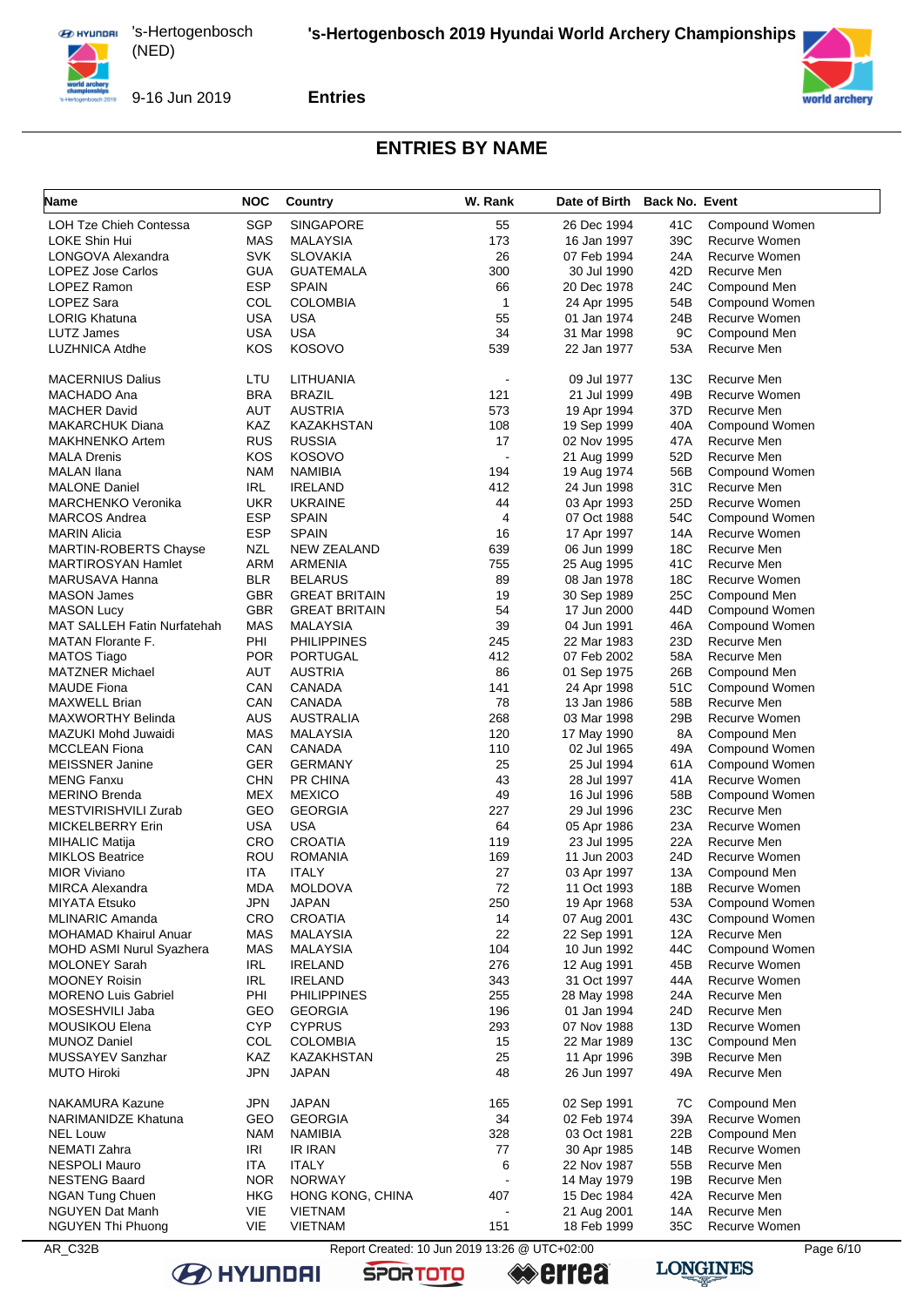

9-16 Jun 2019

#### **Entries**



#### **ENTRIES BY NAME**

| <b>Name</b>                  | <b>NOC</b> | <b>Country</b>        | W. Rank | Date of Birth Back No. Event |                 |                                |
|------------------------------|------------|-----------------------|---------|------------------------------|-----------------|--------------------------------|
| <b>NGUYEN Van Duy</b>        | VIE        | <b>VIETNAM</b>        | 336     | 17 Aug 1996                  | 12B             | Recurve Men                    |
| NICLASEN Jogvan              | <b>FRO</b> | <b>FAROE ISLANDS</b>  | 328     | 26 Aug 1979                  | 21C             | Compound Men                   |
| NOLASCO Douglas Vladimir     | ESA        | EL SALVADOR           | 131     | 10 Oct 1999                  | 28C             | Compound Men                   |
| NOR HASRIN Muhammad Akmal    | <b>MAS</b> | <b>MALAYSIA</b>       | 51      | 15 Jul 1995                  | 13B             | Recurve Men                    |
| NORAZAM Iman Aisyah          | <b>MAS</b> | MALAYSIA              | 310     | 22 Apr 1998                  | 45D             | Compound Women                 |
| <b>NOTT Robert</b>           | CAN        | <b>CANADA</b>         | 104     | 29 Jun 1993                  | 30D             | Compound Men                   |
| NURMANOVA Munira             | UZB        | <b>UZBEKISTAN</b>     | 384     | 25 May 1987                  | 42C             | Recurve Women                  |
| <b>NURMSALU Laura</b>        | EST        | <b>ESTONIA</b>        | 81      | 01 Jun 1994                  | 17B             | Recurve Women                  |
| OLARU Dan                    | MDA        | <b>MOLDOVA</b>        | 16      | 11 Nov 1996                  | 21A             | Recurve Men                    |
| OLEKSEJENKO Julia            | LAT        | LATVIA                | 71      | 08 May 1965                  | 43B             | Compound Women                 |
| <b>OLIVEIRA Bernardo</b>     | <b>BRA</b> | <b>BRAZIL</b>         | 317     | 08 Jun 1993                  | 43C             | Recurve Men                    |
| ONG Madeleine Xue Li         | <b>SGP</b> | <b>SINGAPORE</b>      | 118     | 03 Sep 1994                  | 39A             | Compound Women                 |
| OONA Mart                    | EST        | <b>ESTONIA</b>        | 246     | 31 Mar 1995                  | 26A             | Recurve Men                    |
| OOSTHUIZEN Danie             | <b>AUS</b> | AUSTRALIA             | 67      | 13 Aug 1967                  | 17B             | Compound Men                   |
| <b>OROSZ Viktor</b>          | HUN        | <b>HUNGARY</b>        | 181     | 23 Aug 1998                  | 11D             | Compound Men                   |
| <b>OSIPOVA Elena</b>         | <b>RUS</b> | <b>RUSSIA</b>         | 46      | 22 May 1993                  | 29A             | Recurve Women                  |
| <b>OUN Hendrik</b>           | EST        | <b>ESTONIA</b>        | 573     | 14 Mar 2001                  | 27B             | Recurve Men                    |
|                              |            |                       |         |                              |                 |                                |
| <b>PAAS Meeri-Marita</b>     | EST        | <b>ESTONIA</b>        | 91      | 10 Feb 2002                  | 62D             | Compound Women                 |
| <b>PAGNI Sergio</b>          | ITA        | <b>ITALY</b>          | 8       | 26 Mar 1979                  | 14B             | Compound Men                   |
| <b>PAGNONI Federico</b>      | ITA        | <b>ITALY</b>          | 16      | 12 Nov 1987                  | 15C             | Compound Men                   |
| PAINEVIL NAVARRO Juan        | CHI        | <b>CHILE</b>          | 334     | 13 Mar 1999                  | 58D             | Recurve Men                    |
| PAN Yu Ping                  | <b>TPE</b> | <b>CHINESE TAIPEI</b> | 85      | 25 Nov 1993                  | 28A             | Compound Men                   |
| <b>PANAGI Constantinos</b>   | <b>CYP</b> | <b>CYPRUS</b>         | 241     | 31 Mar 1997                  | 26C             | Recurve Men                    |
| <b>PARNAT Reena</b>          | EST        | <b>ESTONIA</b>        | 105     | 01 Dec 1993                  | 16A             | Recurve Women                  |
| PASQUALUCCI David            | ITA        | <b>ITALY</b>          | 45      | 27 Jun 1996                  | 56C             | Recurve Men                    |
| <b>PATER Sil</b>             | <b>NED</b> | <b>NETHERLANDS</b>    | 47      | 26 Jul 1993                  | 22C             | Compound Men                   |
| PAULINO DOS SANTOS Graziela  | <b>BRA</b> | <b>BRAZIL</b>         | 121     | 05 Sep 1995                  | 51D             | Recurve Women                  |
| <b>PAVLIK Marcel</b>         | SVK        | <b>SLOVAKIA</b>       | 328     | 29 Sep 1975                  | ЗA              | Compound Men                   |
| PAVLOVA Anastasia            | UKR        | <b>UKRAINE</b>        | 25      | 09 Feb 1995                  | 24C             | Recurve Women                  |
| <b>PEARCE Paige</b>          | USA        | <b>USA</b>            | 22      | 21 Mar 1995                  | 58A             | Compound Women                 |
| PEINEAU Sebastien            | <b>FRA</b> | <b>FRANCE</b>         | 5       | 24 May 1987                  | 10A             | Compound Men                   |
| <b>PELLECER Cinthya</b>      | GUA        | <b>GUATEMALA</b>      | 149     | 24 Nov 1999                  | 19D             | Recurve Women                  |
| PENG Chia-Mao                | TPE        | <b>CHINESE TAIPEI</b> | 58      | 26 Sep 1996                  | 50 <sub>B</sub> | Recurve Women                  |
| PEREZ GONZALEZ Jesus Jacinto | <b>ESP</b> | SPAIN                 | 252     | 17 Jul 1981                  | 23B             | Compound Men                   |
| PEROUTKA Ondrej              | CZE        | <b>CZECH REPUBLIC</b> | 406     | 16 Jun 1984                  | <b>9A</b>       | Compound Men                   |
| PEROVA Ksenia                | <b>RUS</b> | <b>RUSSIA</b>         | 3       | 08 Feb 1989                  | 30 <sub>B</sub> | Recurve Women                  |
| PERSAUD Devin                | GUY        | <b>GUYANA</b>         |         | 04 Feb 1990                  | 24B             | Recurve Men                    |
| <b>PETERS</b> Eric           | CAN        | CANADA                | 67      | 30 May 1997                  | 59C             | Recurve Men                    |
| <b>PETERSEN Nikkel</b>       | <b>FRO</b> | <b>FAROE ISLANDS</b>  | 328     | 18 Nov 1990                  | 20B             | Compound Men                   |
| PHUTDEE Waraporn             | THA        | THAILAND              | 172     | 16 Mar 1992                  | 34C             | Recurve Women                  |
| PHUTKARADZE Tsiko            | GEO        | <b>GEORGIA</b>        | 111     | 01 Jun 1996                  | 41C             | Recurve Women                  |
| PIIPPO Samuli                | FIN        | <b>FINLAND</b>        | 54      | 01 Jan 1980                  | 40D             | Recurve Men                    |
| <b>PILA Andres</b>           | COL        | <b>COLOMBIA</b>       | 82      | 11 May 1991                  | 21B             | Recurve Men                    |
| <b>PINEDA Daniel Felipe</b>  | COL        | <b>COLOMBIA</b>       | 46      | 05 Nov 1993                  | 22C             | Recurve Men                    |
| <b>PITMAN Bryony</b>         | GBR        | <b>GREAT BRITAIN</b>  | 39      | 13 Mar 1997                  | 35B             | Recurve Women                  |
| PIZARRO Jean                 | <b>PUR</b> | PUERTO RICO           | 52      | 11 Jul 1992                  | 34A             | Compound Men                   |
| PKHAKADZE Lasha              | GEO        | <b>GEORGIA</b>        | 146     | 24 May 1994                  | 25A             | Recurve Men                    |
| <b>PLIHON Pierre</b>         | <b>FRA</b> | <b>FRANCE</b>         | 35      | 29 Oct 1989                  | 55C             | Recurve Men                    |
| PLOSZAJ Ewa                  | ISL        | <b>ICELAND</b>        | 126     | 28 Jul 1986                  | 53D             | Compound Women                 |
| POULSEN Joannes              | <b>FRO</b> | <b>FAROE ISLANDS</b>  | 254     | 30 Jul 1980                  | 19A             | Compound Men                   |
| PRIEELS Sarah                | BEL        | <b>BELGIUM</b>        | 19      | 27 Feb 1990                  | 43D             | Compound Women<br>Compound Men |
| PRZYBYLSKI Lukasz            | <b>POL</b> | <b>POLAND</b>         | 45      | 24 Apr 1994                  | 34C             | Recurve Women                  |
| PSARRA Evangelia             | <b>GRE</b> | <b>GREECE</b>         | 203     | 17 Jun 1974                  | 28B             |                                |
| PURNAMA Hendra               | INA        | <b>INDONESIA</b>      |         | 12 Jan 1997                  | 51A             | Recurve Men                    |
| RAFI ADIPUTRO Ryan           | INA        | <b>INDONESIA</b>      |         | 12 Jan 2003                  | 53C             | Recurve Men                    |
| RAI Tarundeep                | <b>IND</b> | <b>INDIA</b>          | 92      | 22 Feb 1984                  | 14B             | Recurve Men                    |
| RAJ KAUR                     | <b>IND</b> | <b>INDIA</b>          | 250     | 06 Apr 1991                  | 49C             | Compound Women                 |
| RAMANAUSKAITE Paulina        | LTU        | LITHUANIA             | 503     | 07 Aug 1999                  | 39D             | Recurve Women                  |
| RAMAZANOVA Yaylagul          | AZE        | AZERBAIJAN            | 208     | 18 Jan 1990                  | 46B             | Recurve Women                  |
| <b>RANDLE Elizabeth</b>      | <b>NZL</b> | NEW ZEALAND           | 114     | 24 May 1996                  | 62C             | Compound Women                 |
| RANTI Sri                    | INA        | <b>INDONESIA</b>      | 75      | 10 Dec 1989                  | 61B             | Compound Women                 |
| RAVENSCROFT Adam             | <b>GBR</b> | <b>GREAT BRITAIN</b>  | 117     | 05 Apr 1982                  | 27A             | Compound Men                   |
| RAVNIKAR Ziga                | <b>SLO</b> | <b>SLOVENIA</b>       | 115     | 25 Dec 1999                  | 35A             | Recurve Men                    |

AR\_C32B Report Created: 10 Jun 2019 13:26 @ UTC+02:00 Page 7/10 Page 7/10

**SPORTOTO** 

**errea**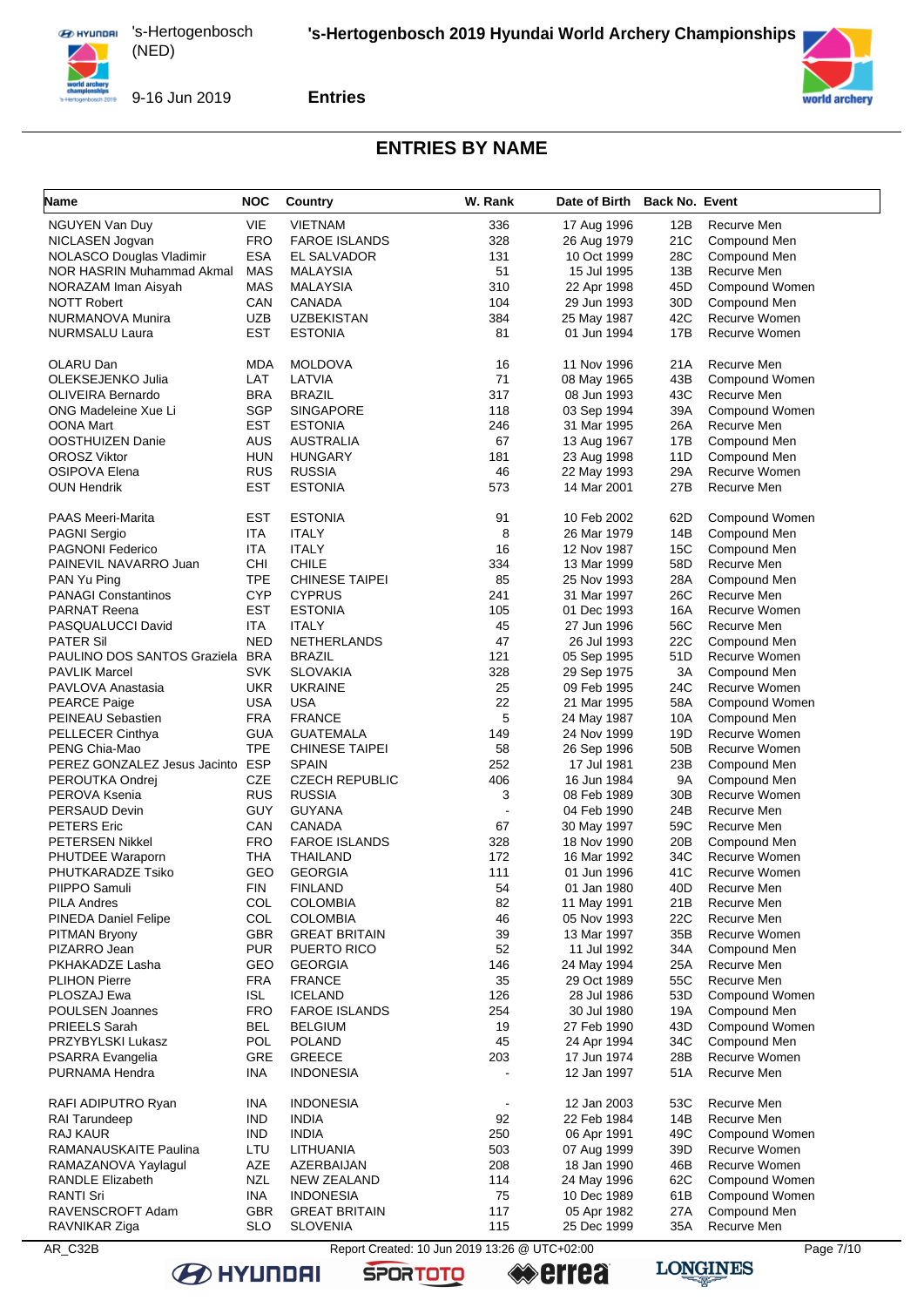

**Entries**



### **ENTRIES BY NAME**

| <b>Name</b>                               | <b>NOC</b>        | <b>Country</b>           | W. Rank              | Date of Birth Back No. Event |            |                            |
|-------------------------------------------|-------------------|--------------------------|----------------------|------------------------------|------------|----------------------------|
| <b>RAY Beauty</b>                         | <b>BAN</b>        | <b>BANGLADESH</b>        | 210                  | 04 Mar 1992                  | 21C        | Recurve Women              |
| <b>REITMEIER Filip</b>                    | <b>CZE</b>        | <b>CZECH REPUBLIC</b>    | 201                  | 15 Aug 1975                  | 10B        | Compound Men               |
| <b>REMAR Alen</b>                         | CRO               | <b>CROATIA</b>           | 71                   | 19 Aug 1999                  | 21D        | Recurve Men                |
| RENDON Ana Maria                          | COL               | <b>COLOMBIA</b>          | 30                   | 10 Mar 1986                  | 48A        | <b>Recurve Women</b>       |
| <b>RESSAR Evert</b>                       | EST               | <b>ESTONIA</b>           | 124                  | 17 Oct 1983                  | 8C         | Compound Men               |
| <b>RET Sara</b>                           | ITA               | <b>ITALY</b>             | 71                   | 26 Mar 1998                  | 59A        | Compound Women             |
| <b>RICHTER Elena</b>                      | GER               | <b>GERMANY</b>           | 24                   | 03 Jul 1989                  | 50D        | Recurve Women              |
| <b>RIDDERSTROM Line</b>                   | <b>NOR</b>        | <b>NORWAY</b>            | 305                  | 23 Mar 1994                  | 19B        | Recurve Women              |
| <b>RIEGER Cedric</b>                      | GER               | <b>GERMANY</b>           | 95                   | 29 May 1987                  | 45D        | Recurve Men                |
| <b>RIESS Nina</b>                         | AUT               | <b>AUSTRIA</b>           | 121                  | 15 Feb 1971                  | 46D        | Recurve Women              |
| <b>RINDARTO Muhamad Rindarto</b>          | INA               | <b>INDONESIA</b>         | 379                  | 09 Oct 1981                  | 16B        | Compound Men               |
| ROMAN Aida                                | MEX               | <b>MEXICO</b>            | 40                   | 21 May 1988                  | 22B        | Recurve Women              |
| ROOS Senna                                | BEL               | <b>BELGIUM</b>           | 136                  | 17 Jul 2002                  | 41B        | Recurve Men                |
| <b>ROTH Katie</b>                         | CAN               | CANADA                   | $\ddot{\phantom{a}}$ | 27 Feb 1991                  | 50B        | Compound Women             |
| <b>ROUX Patrick</b>                       | <b>RSA</b>        | <b>SOUTH AFRICA</b>      | 112                  | 10 Aug 1972                  | 23C        | Compound Men               |
| <b>RUBAN Viktor</b>                       | UKR               | <b>UKRAINE</b>           | 72                   | 24 May 1981                  | 48C        | Recurve Men                |
| RUBEL Mohammad Hakim Ahmed                | <b>BAN</b>        | <b>BANGLADESH</b>        | 128                  | 20 Nov 2001                  | 24C        | Recurve Men                |
| <b>RUFER Thomas</b>                       | SUI               | SWITZERLAND              | 195                  | 01 Aug 1980                  | 44A        | Recurve Men                |
| <b>RUI Baptista</b>                       | <b>POR</b>        | <b>PORTUGAL</b>          | 443                  | 14 May 1986                  | 26A        | Compound Men               |
| <b>RUIZ Alexis</b>                        | USA               | <b>USA</b>               | 6                    | 30 Jul 1999                  | 56C        | Compound Women             |
| RUSLAN Zulfadhli                          | <b>MAS</b>        | <b>MALAYSIA</b>          | 154                  | 11 Jul 1992                  | 9Β         | Compound Men               |
| SAJEEV De Silva                           | SRI               | <b>SRI LANKA</b>         | 191                  | 11 Dec 1991                  | 61B        | Recurve Men                |
| SANDINO BORRAIS Alexandra                 | COL               | <b>COLOMBIA</b>          | 134                  | 09 Oct 1987                  | 56D        | Compound Women             |
| <b>SCHAFF Kris</b>                        | <b>USA</b>        | <b>USA</b>               | 4                    | 24 Sep 1992                  | 8Β         | Compound Men               |
| <b>SCHALL Velia</b>                       | <b>GER</b>        | <b>GERMANY</b>           | 74                   | 02 Nov 1988                  | 60D        | Compound Women             |
| <b>SCHLOESSER Mike</b>                    | <b>NED</b>        | <b>NETHERLANDS</b>       | $\mathbf{1}$         | 15 Jan 1994                  | 24A        | Compound Men               |
| <b>SCHWEIGHOFER Julian</b>                | AUT               | <b>AUSTRIA</b>           | 489                  | 02 Apr 2001                  | 38A        | Recurve Men                |
| SEPULVEDA Maira                           | COL               | <b>COLOMBIA</b>          | 91                   | 20 Sep 1995                  | 47D        | Recurve Women              |
| <b>SEYWERT Gilles</b>                     | LUX               | LUXEMBOURG               | 55                   | 28 Jan 1984                  | 16C        | Compound Men               |
| SHABANI Reza                              | IRI               | <b>IR IRAN</b>           | 260                  | 15 Jul 2001                  | 57B        | Recurve Men                |
| SHAGJSUREN Davaakhuu                      | MGL               | <b>MONGOLIA</b>          | 406                  | 20 Jul 1964                  | 16D        | Compound Men               |
| SHAHNAZARYAN Vasil                        | ARM               | ARMENIA                  | 322                  | 15 Nov 1992                  | 40B        | Recurve Men                |
| SHANA Md Ruman                            | <b>BAN</b>        | <b>BANGLADESH</b>        | 40                   | 08 Jun 1995                  | 23B        | Recurve Men                |
| <b>SHANNY Itay</b>                        | <b>ISR</b>        | <b>ISRAEL</b>            | 338                  | 01 Sep 1998                  | 15D        | Recurve Men                |
| <b>SHARVIN Mark</b>                       | <b>IRL</b>        | <b>IRELAND</b>           | 245                  | 01 Jan 1990                  | 13D        | Compound Men               |
| SHEERIN Dean                              | NZL               | <b>NEW ZEALAND</b>       | 406                  | 12 Mar 1969                  | 27D        | Compound Men               |
| <b>SHKLIAR Ksenija</b>                    | UKR               | <b>UKRAINE</b>           | 83                   | 28 Nov 1992                  | 47C        | Compound Women             |
| SHKOLNA Mariya                            | <b>LUX</b>        | LUXEMBOURG               | 43                   | 28 Oct 1997                  | 42A        | Compound Women             |
| <b>SHOJAMEHR Shiva</b>                    | <b>IRI</b>        | IR IRAN                  | 140                  | 05 May 1999                  | 13A        | Recurve Women              |
| <b>SHUM Kit Pui</b>                       | HKG               | HONG KONG, CHINA         | 127                  | 22 Apr 1960                  | 54A        | Compound Women             |
| SICHENIKOVA Lidiia                        | UKR               | <b>UKRAINE</b>           | 144                  | 03 Feb 1993                  | 26A        | Recurve Women              |
| SIERAKOWSKI Kacper                        | POL               | <b>POLAND</b>            | 85                   | 02 Dec 1993                  | 19C        | Recurve Men                |
| SIMOES Nuno                               | <b>POR</b>        | PORTUGAL                 | 328                  | 24 Sep 1975                  | 27B        | Compound Men               |
| SIMONOVA Svetlana                         | AZE               | AZERBAIJAN               | 247                  | 02 Feb 1987                  | 48D        | Recurve Women              |
| SITAR Dejan                               | <b>SLO</b>        | <b>SLOVENIA</b>          | 89                   | 09 Dec 1979                  | 7B         | Compound Men               |
| SJÖBERG Kaj<br><b>SLIAUTERIS Modestas</b> | <b>SWE</b><br>LTU | SWEDEN                   | 389                  | 03 Apr 1984                  | 30D<br>16D | Recurve Men<br>Recurve Men |
| <b>SLOAN Olivia</b>                       | <b>NZL</b>        | LITHUANIA<br>NEW ZEALAND | 561                  | 14 Nov 1990                  | 32B        | Recurve Women              |
| SO Chaewon                                | <b>KOR</b>        | KOREA                    | 7                    | 02 Apr 2002<br>12 Nov 1997   | 63B        | Compound Women             |
| SODIKOV Jamshid                           | <b>UZB</b>        | <b>UZBEKISTAN</b>        |                      | 01 Aug 1991                  | 34A        | Recurve Men                |
| <b>SOITHONG Aitthiwat</b>                 | <b>THA</b>        | <b>THAILAND</b>          | 290                  | 13 Jul 2003                  | 60D        | Recurve Men                |
| SOLDATENKO Anastasiya                     | <b>UZB</b>        | <b>UZBEKISTAN</b>        | 518                  | 17 Jun 2001                  | 40A        | Recurve Women              |
| SONODA Waka                               | <b>JPN</b>        | <b>JAPAN</b>             | 87                   | 23 Apr 2002                  | 36C        | Recurve Women              |
| SOTO Ricardo                              | <b>CHI</b>        | <b>CHILE</b>             | 27                   | 20 Oct 1999                  | 59A        | Recurve Men                |
| <b>STAHLKRANTZ Sofie</b>                  | <b>SWE</b>        | <b>SWEDEN</b>            | 164                  | 15 Sep 1991                  | 52A        | Compound Women             |
| STANIECZEK Anna                           | <b>POL</b>        | <b>POLAND</b>            | 204                  | 24 Jan 1955                  | 49B        | Compound Women             |
| STANWOOD Thomas                           | USA               | <b>USA</b>               | 163                  | 26 Oct 1978                  | 51D        | Recurve Men                |
| STEFANOVIC Nikola                         | <b>SRB</b>        | <b>SERBIA</b>            | 204                  | 18 Apr 1997                  | 55A        | Recurve Men                |
| STEPANOVA Inna                            | <b>RUS</b>        | <b>RUSSIA</b>            | 35                   | 17 Apr 1990                  | 28D        | Recurve Women              |
| <b>STRAJHAR Gasper</b>                    | <b>SLO</b>        | <b>SLOVENIA</b>          | 53                   | 02 Nov 1997                  | 33C        | Recurve Men                |
| <b>STRAKA Elisabeth</b>                   | AUT               | <b>AUSTRIA</b>           | 96                   | 29 Aug 1999                  | 45C        | Recurve Women              |
| <b>STROMBERG Linus</b>                    | <b>SWE</b>        | SWEDEN                   | 168                  | 30 Jul 1996                  | 31B        | Compound Men               |
| <b>SUGIMOTO Tomomi</b>                    | <b>JPN</b>        | <b>JAPAN</b>             | 8                    | 09 Nov 1994                  | 37D        | Recurve Women              |
| <b>SZAFRAN Marek</b>                      | <b>POL</b>        | <b>POLAND</b>            | 223                  | 15 Mar 1997                  | 17B        | Recurve Men                |
|                                           |                   |                          |                      |                              |            |                            |

AR\_C32B Report Created: 10 Jun 2019 13:26 @ UTC+02:00 Page 8/10 Page 8/10





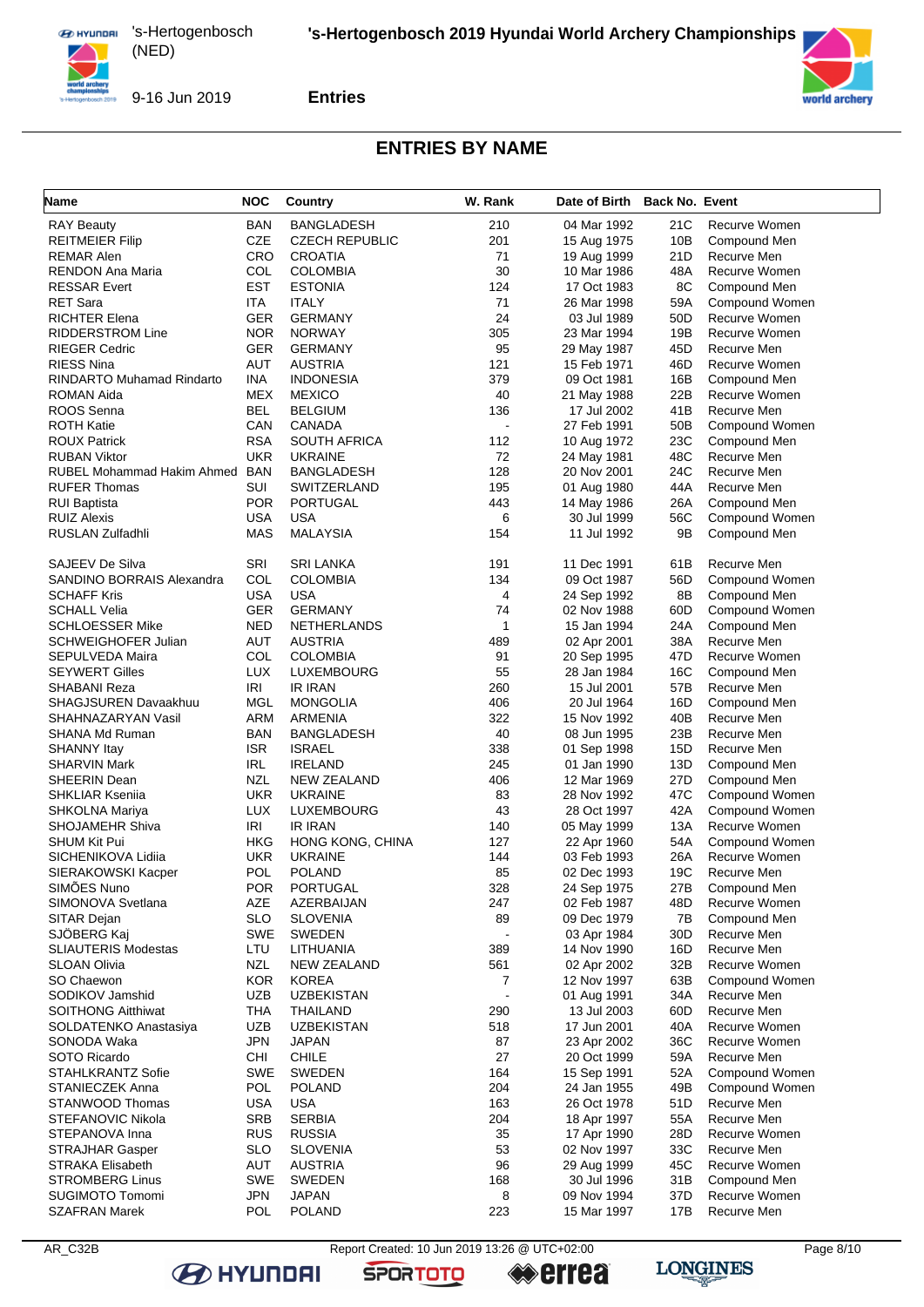

9-16 Jun 2019





## **ENTRIES BY NAME**

| Name                                                   | <b>NOC</b>        | Country                           | W. Rank               | Date of Birth Back No. Event |                        |                             |
|--------------------------------------------------------|-------------------|-----------------------------------|-----------------------|------------------------------|------------------------|-----------------------------|
| <b>TAGLE Nicole Marie</b>                              | PHI               | <b>PHILIPPINES</b>                | 102                   | 10 Oct 2001                  | 44D                    | Recurve Women               |
| <b>TALJAARD Elisabeth</b>                              | <b>NAM</b>        | <b>NAMIBIA</b>                    |                       | 21 Oct 1997                  | 57A                    | Compound Women              |
| TAN Ya-Ting                                            | <b>TPE</b>        | <b>CHINESE TAIPEI</b>             | $\overline{2}$        | 07 Nov 1993                  | 51C                    | Recurve Women               |
| <b>TANG Chih-Chun</b>                                  | <b>TPE</b>        | CHINESE TAIPEI                    | 26                    | 16 Mar 2001                  | 47D                    | Recurve Men                 |
| <b>TARNOW Carsten</b>                                  | ISL               | <b>ICELAND</b>                    |                       | 05 Jun 1973                  | 37D                    | Compound Men                |
| TAYLOR Adam                                            | <b>IRL</b>        | <b>IRELAND</b>                    | 287                   | 29 Mar 1981                  | 30 <sub>B</sub>        | Recurve Men                 |
| <b>TAYLOR Austin</b>                                   | CAN               | CANADA                            | 142                   | 24 Mar 2000                  | 29C                    | Compound Men                |
| <b>TEKONIEMI Antti</b>                                 | FIN               | <b>FINLAND</b>                    | 143                   | 27 Jun 1982                  | 41A                    | Recurve Men                 |
| <b>TERMER Jaromir</b><br><b>THAMWONG Witthaya</b>      | CZE<br>THA        | <b>CZECH REPUBLIC</b><br>THAILAND | 564<br>86             | 27 Jun 1961<br>18 Sep 1987   | 56A<br>61A             | Recurve Men<br>Recurve Men  |
| <b>THEPNA Denchai</b>                                  | <b>THA</b>        | THAILAND                          | 116                   | 28 Oct 1975                  | 62B                    | Recurve Men                 |
| <b>TICAS Oscar</b>                                     | <b>ESA</b>        | EL SALVADOR                       | 100                   | 28 Mar 1987                  | 20C                    | Recurve Men                 |
| TIMINSKIENE Inga                                       | LTU               | LITHUANIA                         | 503                   | 29 Oct 1988                  | 37B                    | Recurve Women               |
| TOIVANEN Vili                                          | FIN               | <b>FINLAND</b>                    | 328                   | 29 Dec 1998                  | 7A                     | Compound Men                |
| <b>TOMRUK Ipek</b>                                     | TUR               | <b>TURKEY</b>                     | 139                   | 20 Nov 2002                  | 58C                    | Compound Women              |
| <b>TONIOLI Marcella</b>                                | ITA               | <b>ITALY</b>                      | 13                    | 31 May 1986                  | 58D                    | Compound Women              |
| <b>TRACHSEL Marcel</b>                                 | <b>GER</b>        | <b>GERMANY</b>                    | 23                    | 09 Dec 1995                  | 35D                    | Compound Men                |
| TSAKIRI Anastasia                                      | GRE               | <b>GREECE</b>                     | 119                   | 16 Sep 1989                  | 48B                    | Compound Women              |
| <b>TSHERING Kinley</b>                                 | <b>BHU</b>        | <b>BHUTAN</b>                     | 267                   | 31 Mar 1991                  | 27C                    | Recurve Men                 |
| TSUI Wai Hung                                          | HKG               | HONG KONG, CHINA                  | 244                   | 23 Apr 1963                  | 19B                    | Compound Men                |
| <b>TSYNGUEV Beligto</b>                                | RUS               | <b>RUSSIA</b>                     | 351                   | 27 May 1994                  | 46D                    | Recurve Men                 |
| TUKIAINEN lida                                         | FIN               | <b>FINLAND</b>                    | 343                   | 07 Sep 1994                  | 33A                    | Recurve Women               |
| <b>TYACK Ryan</b>                                      | <b>AUS</b>        | <b>AUSTRALIA</b>                  | 18                    | 02 Jun 1991                  | 14D                    | Recurve Men                 |
| <b>UMER Ana</b>                                        | SLO               | <b>SLOVENIA</b>                   | 76                    | 11 Dec 1990                  | 13B                    | Recurve Women               |
| UMURZAKOVA Mariya                                      | KAZ               | <b>KAZAKHSTAN</b>                 | 132                   | 12 Mar 1999                  | 41B                    | Compound Women              |
| UNDERDOWN Chloe                                        | NZL               | <b>NEW ZEALAND</b>                | 250                   | 21 Apr 1991                  | 63D                    | Compound Women              |
| <b>UNRUH Lisa</b>                                      | GER               | <b>GERMANY</b>                    | $\overline{7}$        | 12 Apr 1988                  | 49C                    | Recurve Women               |
| USQUIANO Alejandra                                     | COL               | <b>COLOMBIA</b>                   | 32                    | 12 May 1993                  | 55C                    | Compound Women              |
| VALENCIA Alejandra                                     | MEX               | <b>MEXICO</b>                     | 12                    | 17 Oct 1994                  | 21A                    | Recurve Women               |
| <b>VALLADONT Jean-Charles</b>                          | <b>FRA</b>        | <b>FRANCE</b>                     | 14                    | 20 Mar 1989                  | 56D                    | Recurve Men                 |
| VAN CASPEL Inge                                        | NED               | <b>NETHERLANDS</b>                | 208                   | 14 Jul 1991                  | 44B                    | Compound Women              |
| VAN DEN BERG Sjef                                      | NED               | <b>NETHERLANDS</b>                | $\overline{7}$        | 14 Apr 1995                  | 52C                    | Recurve Men                 |
| VAN DER MERWE Jacques                                  | <b>NAM</b>        | NAMIBIA                           |                       | 22 Jan 1990                  | 20D                    | Compound Men                |
| VAN DER VEN Rick                                       | NED               | <b>NETHERLANDS</b>                | 22                    | 14 Apr 1991                  | 53D                    | Recurve Men                 |
| VAN KRADENBURG Jeanine                                 | <b>RSA</b>        | <b>SOUTH AFRICA</b>               | 59                    | 11 Nov 1978                  | 39C                    | Compound Women              |
| VAN TONDER Riku                                        | NZL               | <b>NEW ZEALAND</b>                | 193                   | 15 Jan 1989                  | 25B                    | Compound Men                |
| <b>VANEK Martin</b>                                    | <b>CZE</b>        | <b>CZECH REPUBLIC</b>             | 138                   | 26 Oct 1987                  | 8D                     | Compound Men                |
| VAVRO Mario                                            | CRO               | <b>CROATIA</b>                    | 29                    | 28 Nov 1997                  | 14A                    | Compound Men                |
| VAZIRI TEYMOORLOOEI Milad                              | IRI<br><b>SRB</b> | <b>IR IRAN</b>                    | 341<br>363            | 09 Jun 1988                  | 59 <sub>D</sub><br>54D | Recurve Men                 |
| <b>VELIMIROVIC Jovica</b><br><b>VELIZ Miguel Angel</b> | <b>ESA</b>        | <b>SERBIA</b><br>EL SALVADOR      | 56                    | 18 Jul 1973<br>03 Mar 1984   | 29D                    | Recurve Men<br>Compound Men |
| VENNAM Jyothi Surekha                                  | IND.              | INDIA                             | 24                    | 03 Jul 1996                  | 51 A                   | Compound Women              |
| <b>VERMA Abhishek</b>                                  | <b>IND</b>        | <b>INDIA</b>                      | 9                     | 26 Jun 1989                  | 29A                    | Compound Men                |
| VERMAAK Adriaan                                        | <b>NAM</b>        | NAMIBIA                           |                       | 22 Jan 1987                  | 21A                    | Compound Men                |
| <b>VERMEULEN Jody</b>                                  | NED               | <b>NETHERLANDS</b>                | 5                     | 10 Dec 1993                  | 45C                    | Compound Women              |
| VIKSTROM Antti Olavi                                   | FIN               | <b>FINLAND</b>                    | 64                    | 15 Jan 1993                  | 39C                    | Recurve Men                 |
| VILJOEN Amanda                                         | <b>RSA</b>        | <b>SOUTH AFRICA</b>               | 250                   | 21 Jun 1968                  | 40 <sub>D</sub>        | Compound Women              |
| VINOGRADOV Roman                                       | <b>UKR</b>        | <b>UKRAINE</b>                    | 440                   | 16 Sep 1969                  | 18B                    | Compound Men                |
| <b>VISSER Sietske</b>                                  | NED               | NETHERLANDS                       | 262                   | 31 May 1992                  | 39B                    | Recurve Women               |
| VON RICHTER Brendan                                    | CAN               | CANADA                            | 147                   | 20 Apr 1973                  | 28B                    | Compound Men                |
| <b>WALKER Lisa</b>                                     | NZL               | <b>NEW ZEALAND</b>                | 227                   | 16 Aug 1971                  | 60A                    | Compound Women              |
| WAN Chun Kit                                           | HKG               | HONG KONG, CHINA                  | 422                   | 27 Oct 1995                  | 43B                    | Recurve Men                 |
| WARDHANA Prima Wisnu                                   | INA               | INDONESIA                         | 133                   | 13 Oct 1995                  | 17 <sub>C</sub>        | Compound Men                |
| WECKMUELLER Maximilian                                 | GER               | <b>GERMANY</b>                    | 37                    | 20 Jan 1995                  | 46A                    | Recurve Men                 |
| WEI Chun-Heng                                          | <b>TPE</b>        | <b>CHINESE TAIPEI</b>             | 8                     | 06 Jul 1994                  | 46C                    | Recurve Men                 |
| WEI Shaoxuan                                           | <b>CHN</b>        | <b>PR CHINA</b>                   | 88                    | 22 Nov 2000                  | 48B                    | Recurve Men                 |
| <b>WENTZEL Danelle</b>                                 | <b>RSA</b>        | <b>SOUTH AFRICA</b>               | 15                    | 20 Jan 1995                  | 41A                    | Compound Women              |
| <b>WIENER Nico</b>                                     | AUT               | <b>AUSTRIA</b>                    | 44                    | 15 Mar 1997                  | 27C                    | Compound Men                |
| <b>WIENER Wolfgang</b><br><b>WIJLER Steve</b>          | AUT<br><b>NED</b> | <b>AUSTRIA</b><br>NETHERLANDS     | 144<br>$\overline{c}$ | 13 Mar 1968<br>19 Sep 1996   | 28D<br>51B             | Compound Men<br>Recurve Men |
| WILLIAMS Jack                                          | <b>USA</b>        | <b>USA</b>                        | 13                    | 22 Apr 2000                  | 53B                    | Recurve Men                 |
| WISE Alexander                                         | <b>GBR</b>        | <b>GREAT BRITAIN</b>              | 155                   | 17 Aug 2000                  | 45A                    | Recurve Men                 |
| <b>WOELL Martina</b>                                   | AUT               | <b>AUSTRIA</b>                    | 201                   | 02 Mar 1994                  | 47A                    | Recurve Women               |
|                                                        |                   |                                   |                       |                              |                        |                             |

AR\_C32B Report Created: 10 Jun 2019 13:26 @ UTC+02:00 Page 9/10 Page 9/10

**SPORTOTO**